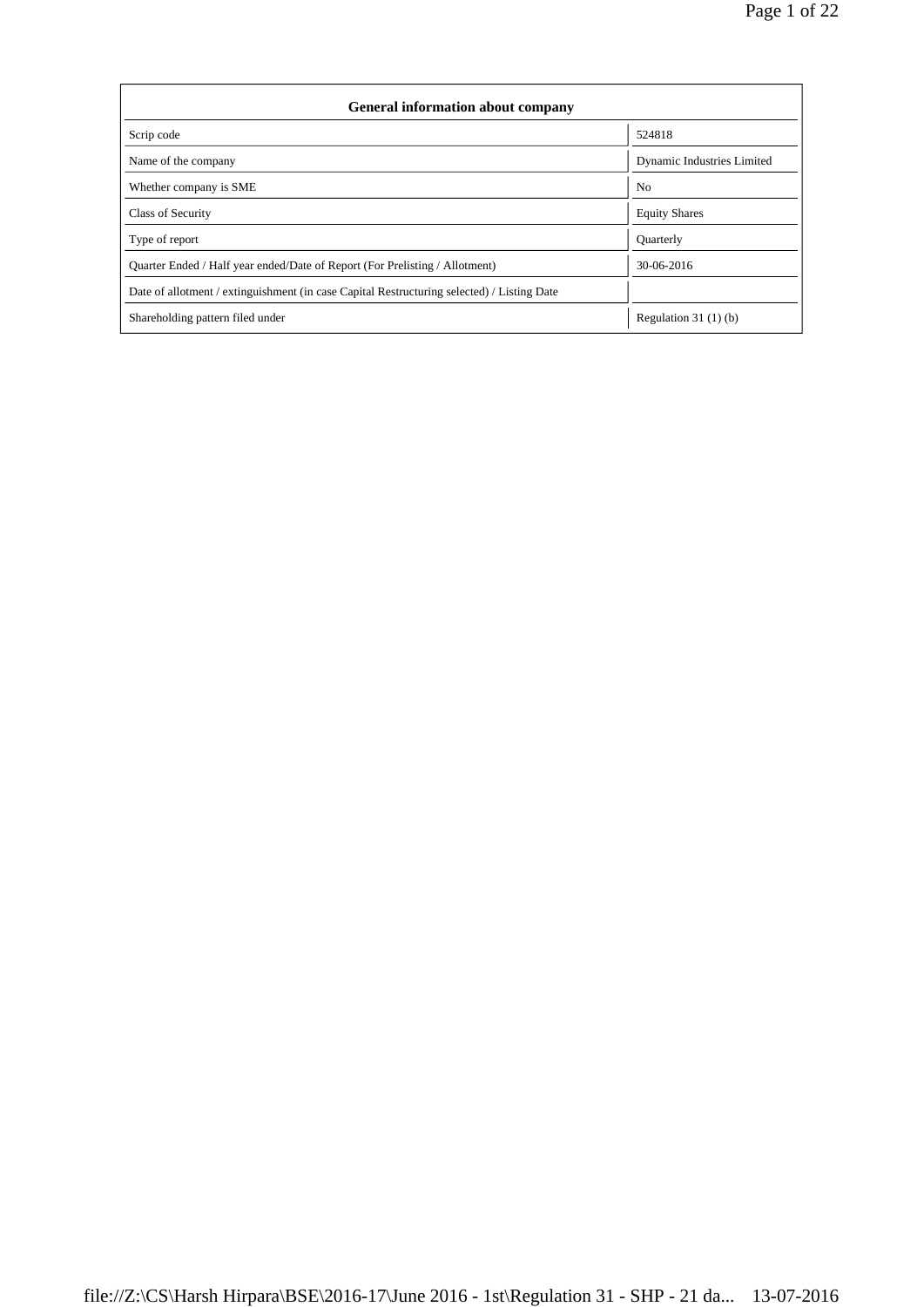| Sr. No. | Particular                                                                             | Yes/No         |
|---------|----------------------------------------------------------------------------------------|----------------|
|         | Whether the Listed Entity has issued any partly paid up shares?                        | N <sub>0</sub> |
| 2       | Whether the Listed Entity has issued any Convertible Securities?                       | N <sub>0</sub> |
| 3       | Whether the Listed Entity has issued any Warrants?                                     | N <sub>0</sub> |
| 4       | Whether the Listed Entity has any shares against which depository receipts are issued? | No             |
|         | Whether the Listed Entity has any shares in locked-in?                                 | N <sub>0</sub> |
| 6       | Whether any shares held by promoters are pledge or otherwise encumbered?               | N <sub>0</sub> |
|         | Whether company has equity shares with differential voting rights?                     | N <sub>0</sub> |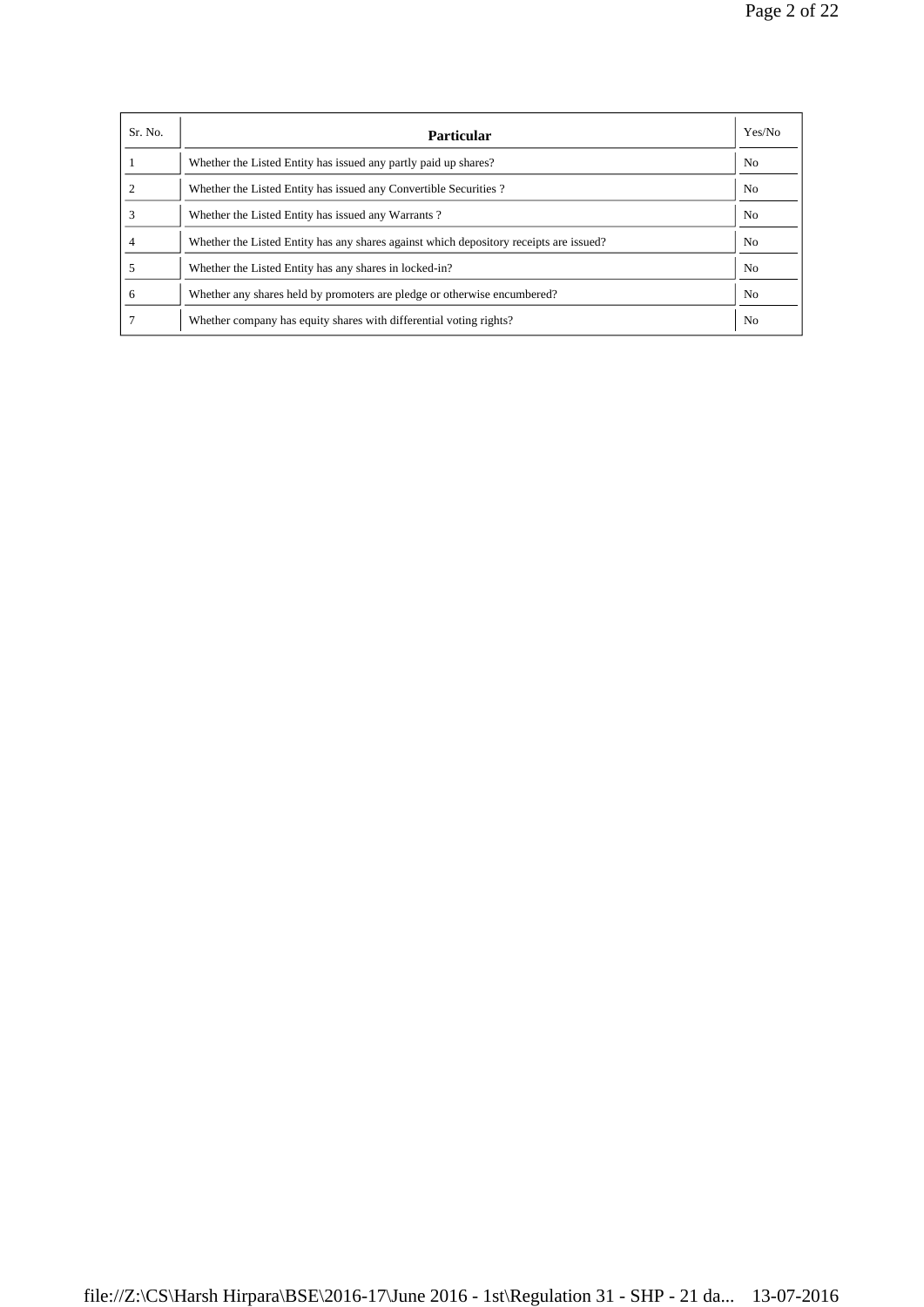| Table I - Summary Statement holding of specified securities |                                           |                         |                        |                                 |                                    |                             |                                                      |                                                                  |               |         |                                   |  |
|-------------------------------------------------------------|-------------------------------------------|-------------------------|------------------------|---------------------------------|------------------------------------|-----------------------------|------------------------------------------------------|------------------------------------------------------------------|---------------|---------|-----------------------------------|--|
| Category<br>(I)                                             |                                           |                         | No. of<br>fully        | No.<br><b>Of</b><br>Partly      | No. Of                             | Total<br>nos.               | Shareholding<br>as a % of<br>total no. of            | Number of Voting Rights held in each<br>class of securities (IX) |               |         |                                   |  |
|                                                             | Category<br>of<br>shareholder             | Nos. Of<br>shareholders | paid up<br>equity      | paid-<br>up                     | shares<br>underlying<br>Depository | shares<br>held<br>$(VII) =$ | shares<br>(calculated as                             | No of Voting (XIV) Rights                                        |               |         |                                   |  |
|                                                             | (II)                                      | (III)                   | shares<br>held<br>(IV) | equity<br>shares<br>held<br>(V) | Receipts<br>(VI)                   | $(IV)$ +<br>$(V) +$<br>(VI) | per SCRR,<br>1957) (VIII)<br>As a % of<br>$(A+B+C2)$ | Class<br>eg: X                                                   | Class<br>eg:y | Total   | Total as a<br>$%$ of<br>$(A+B+C)$ |  |
| (A)                                                         | Promoter<br>&.<br>Promoter<br>Group       | 11                      | 1527255                |                                 |                                    | 1527255                     | 50.43                                                | 1527255                                                          |               | 1527255 | 50.43                             |  |
| (B)                                                         | Public                                    | 2441                    | 1501245                |                                 |                                    | 1501245                     | 49.57                                                | 1501245                                                          |               | 1501245 | 49.57                             |  |
| (C)                                                         | Non<br>Promoter-<br>Non Public            |                         |                        |                                 |                                    |                             |                                                      |                                                                  |               |         |                                   |  |
| (C1)                                                        | <b>Shares</b><br>underlying<br><b>DRs</b> |                         |                        |                                 |                                    |                             |                                                      |                                                                  |               |         |                                   |  |
| (C2)                                                        | Shares held<br>by<br>Employee<br>Trusts   |                         |                        |                                 |                                    |                             |                                                      |                                                                  |               |         |                                   |  |
|                                                             | Total                                     | 2452                    | 3028500                |                                 |                                    | 3028500                     |                                                      | 3028500                                                          |               | 3028500 | 100                               |  |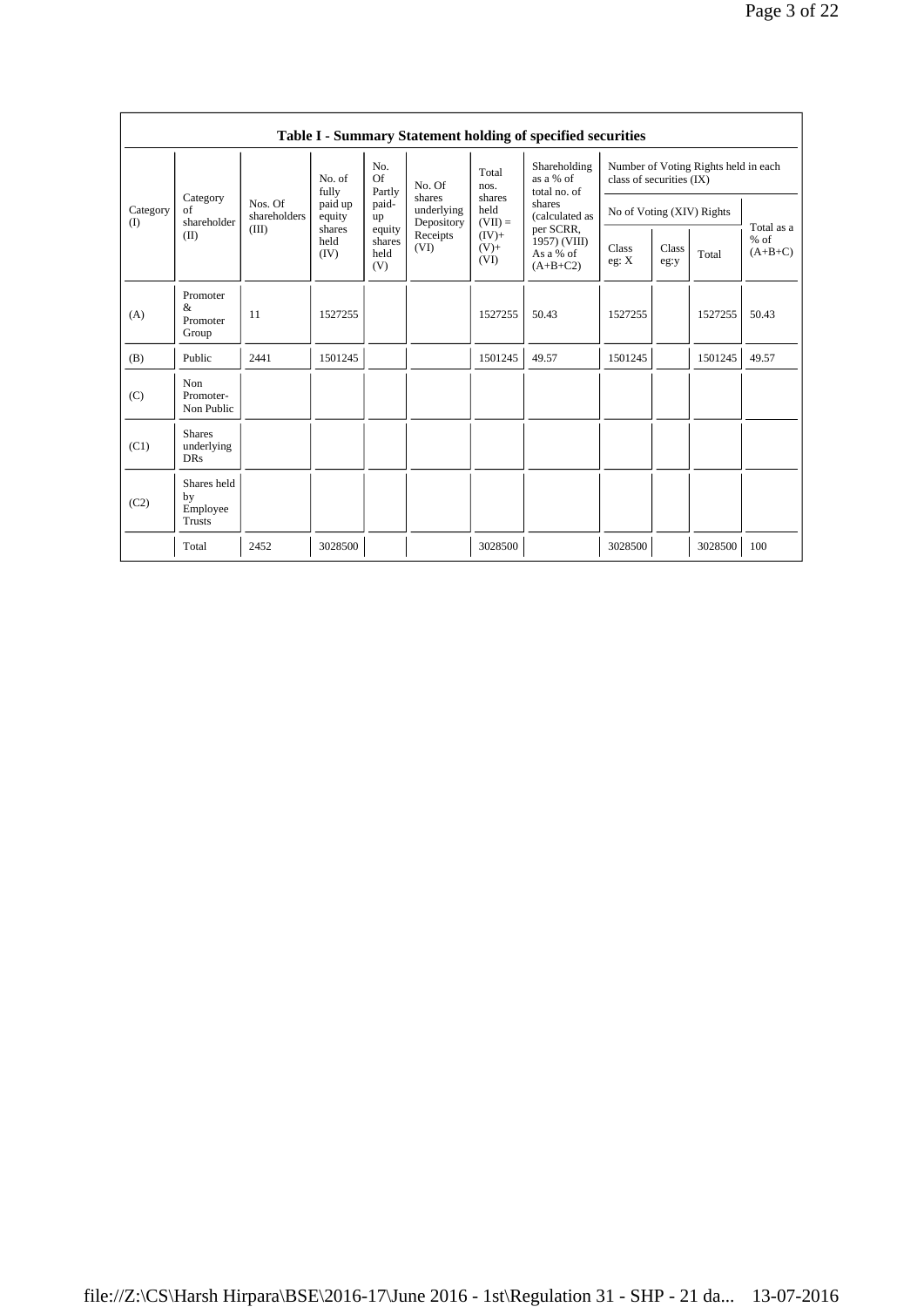|          |                                                |                                                 |                                       |                                                                                                                               | Table I - Summary Statement holding of specified securities                                    |                                        |                                                         |                                                                               |                                                       |                                           |  |
|----------|------------------------------------------------|-------------------------------------------------|---------------------------------------|-------------------------------------------------------------------------------------------------------------------------------|------------------------------------------------------------------------------------------------|----------------------------------------|---------------------------------------------------------|-------------------------------------------------------------------------------|-------------------------------------------------------|-------------------------------------------|--|
| Category | Category<br>of                                 | No. Of<br><b>Shares</b><br>Underlying           | No. of<br><b>Shares</b><br>Underlying | No. Of<br><b>Shares</b><br>Underlying<br>Outstanding<br>convertible<br>securities<br>and No. Of<br><b>Warrants</b><br>(Xi)(a) | Shareholding,<br>as a %<br>assuming full<br>conversion of<br>convertible<br>securities (as a   | Number of<br>Locked in<br>shares (XII) |                                                         | Number of<br><b>Shares</b><br>pledged or<br>otherwise<br>encumbered<br>(XIII) |                                                       | Number of<br>equity shares                |  |
| (I)      | shareholder<br>(II)                            | Outstanding<br>convertible<br>securities<br>(X) | Outstanding<br>Warrants<br>$(X_i)$    |                                                                                                                               | percentage of<br>diluted share<br>capital) $(XI)=$<br>$(VII)+(X)$ As a<br>$%$ of<br>$(A+B+C2)$ | No.<br>(a)                             | As a<br>$%$ of<br>total<br><b>Shares</b><br>held<br>(b) | No.<br>(a)                                                                    | As a<br>% of<br>total<br><b>Shares</b><br>held<br>(b) | held in<br>dematerialized<br>form $(XIV)$ |  |
| (A)      | Promoter<br>&<br>Promoter<br>Group             |                                                 |                                       |                                                                                                                               | 50.43                                                                                          |                                        |                                                         |                                                                               |                                                       | 1527255                                   |  |
| (B)      | Public                                         |                                                 |                                       |                                                                                                                               | 49.57                                                                                          |                                        |                                                         |                                                                               |                                                       | 1377694                                   |  |
| (C)      | Non<br>Promoter-<br>Non Public                 |                                                 |                                       |                                                                                                                               |                                                                                                |                                        |                                                         |                                                                               |                                                       |                                           |  |
| (C1)     | <b>Shares</b><br>underlying<br><b>DRs</b>      |                                                 |                                       |                                                                                                                               |                                                                                                |                                        |                                                         |                                                                               |                                                       |                                           |  |
| (C2)     | Shares held<br>by<br>Employee<br><b>Trusts</b> |                                                 |                                       |                                                                                                                               |                                                                                                |                                        |                                                         |                                                                               |                                                       |                                           |  |
|          | Total                                          |                                                 |                                       |                                                                                                                               |                                                                                                |                                        |                                                         |                                                                               |                                                       | 2904949                                   |  |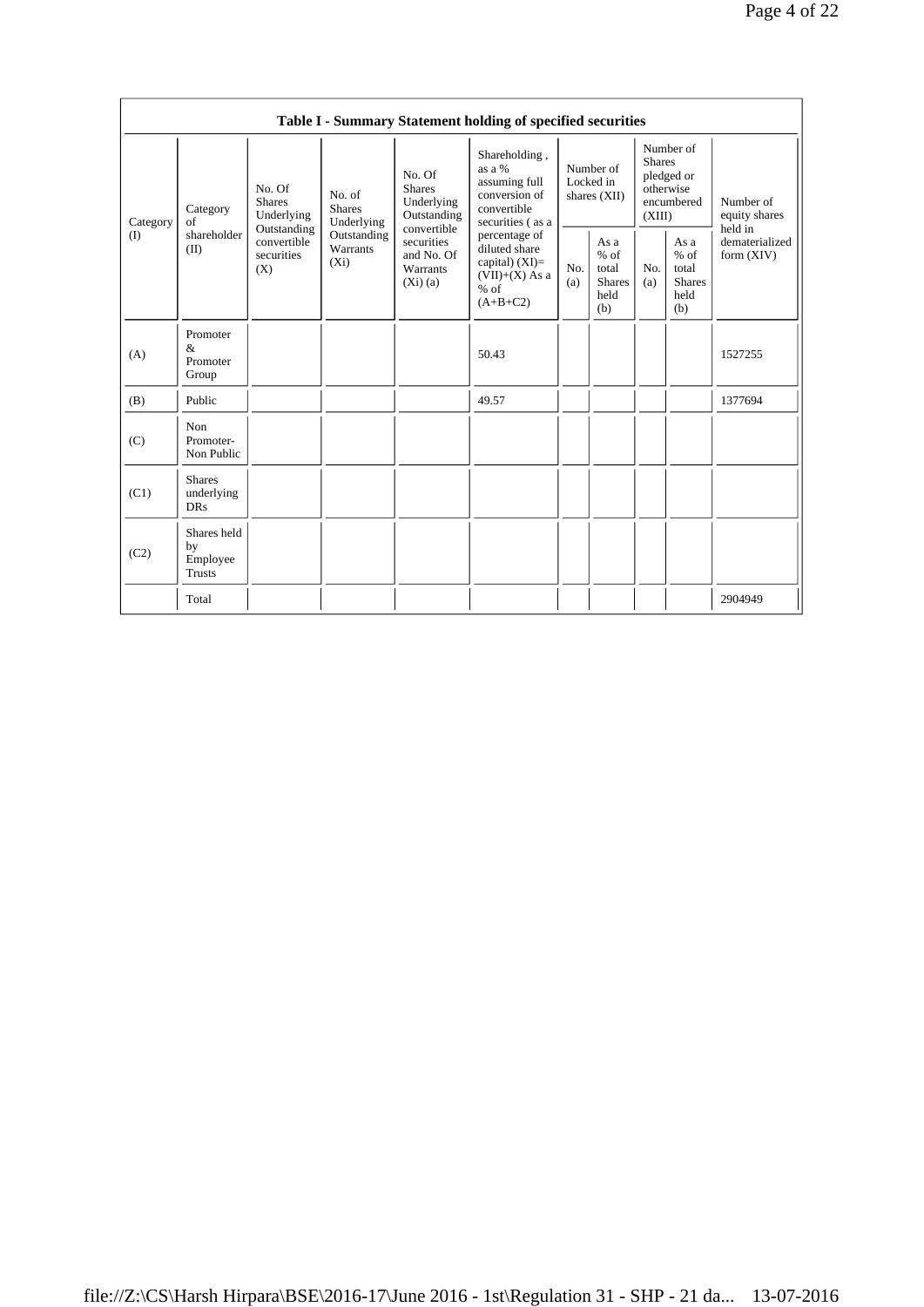|                                                                                                |                                                                                                                     |                                  | No. of<br>fully             | No.<br>Of<br>Partly   | No. Of                             | Total<br>nos.               | Shareholding<br>as a % of<br>total no. of                                                     | each class of securities (IX)                                               |  | Number of Voting Rights held in |                    |  |  |  |
|------------------------------------------------------------------------------------------------|---------------------------------------------------------------------------------------------------------------------|----------------------------------|-----------------------------|-----------------------|------------------------------------|-----------------------------|-----------------------------------------------------------------------------------------------|-----------------------------------------------------------------------------|--|---------------------------------|--------------------|--|--|--|
| Sr.                                                                                            | Category &<br>Name of the<br>Shareholders (I)                                                                       | Nos. Of<br>shareholders<br>(III) | paid up<br>equity<br>shares | paid-<br>up<br>equity | shares<br>underlying<br>Depository | shares<br>held<br>$(VII) =$ | shares<br>(calculated<br>as per                                                               | No of Voting (XIV) Rights                                                   |  |                                 | Total<br>as a $\%$ |  |  |  |
|                                                                                                |                                                                                                                     |                                  | held<br>(IV)                | shares<br>held<br>(V) | Receipts<br>(VI)                   | $(IV)$ +<br>$(V)$ +<br>(VI) | SCRR,<br>1957) (VIII)<br>As a % of<br>$(A+B+C2)$                                              | of<br>Total<br>Class<br>Class<br>Total<br>Voting<br>eg: X<br>eg:y<br>rights |  |                                 |                    |  |  |  |
| A                                                                                              | Table II - Statement showing shareholding pattern of the Promoter and Promoter Group                                |                                  |                             |                       |                                    |                             |                                                                                               |                                                                             |  |                                 |                    |  |  |  |
| (1)                                                                                            | Indian                                                                                                              |                                  |                             |                       |                                    |                             |                                                                                               |                                                                             |  |                                 |                    |  |  |  |
| (a)                                                                                            | Individuals/Hindu<br>undivided Family                                                                               | $\mathbf{Q}$                     | 1374701                     |                       |                                    | 1374701                     | 45.39                                                                                         | 1374701                                                                     |  | 1374701                         | 45.39              |  |  |  |
| (d)                                                                                            | Any Other<br>(specify)                                                                                              | $\mathbf{1}$                     | 148774                      |                       |                                    | 148774                      | 4.91                                                                                          | 148774                                                                      |  | 148774                          | 4.91               |  |  |  |
| Sub-Total<br>(A)(1)                                                                            |                                                                                                                     | 10                               | 1523475                     |                       |                                    | 1523475                     | 50.3                                                                                          | 1523475                                                                     |  | 1523475                         | 50.3               |  |  |  |
| (2)                                                                                            | Foreign                                                                                                             |                                  |                             |                       |                                    |                             |                                                                                               |                                                                             |  |                                 |                    |  |  |  |
| (a)                                                                                            | Individuals<br>(NonResident<br>Individuals/<br>Foreign<br>Individuals)                                              | $\mathbf{1}$                     | 3780                        |                       |                                    | 3780                        | 0.12                                                                                          | 3780                                                                        |  | 3780                            | 0.12               |  |  |  |
| Sub-Total<br>(A)(2)                                                                            |                                                                                                                     | $\mathbf{1}$                     | 3780                        |                       |                                    | 3780                        | 0.12                                                                                          | 3780                                                                        |  | 3780                            | 0.12               |  |  |  |
| Total<br>Shareholding<br>of Promoter<br>and<br>Promoter<br>Group $(A)=$<br>$(A)(1)+(A)$<br>(2) |                                                                                                                     | 11                               | 1527255                     |                       |                                    | 1527255                     | 50.43                                                                                         | 1527255                                                                     |  | 1527255                         | 50.43              |  |  |  |
| B                                                                                              | Table III - Statement showing shareholding pattern of the Public shareholder                                        |                                  |                             |                       |                                    |                             |                                                                                               |                                                                             |  |                                 |                    |  |  |  |
| (1)                                                                                            | Institutions                                                                                                        |                                  |                             |                       |                                    |                             |                                                                                               |                                                                             |  |                                 |                    |  |  |  |
| (3)                                                                                            | Non-institutions                                                                                                    |                                  |                             |                       |                                    |                             |                                                                                               |                                                                             |  |                                 |                    |  |  |  |
| (a(i))                                                                                         | Individuals -<br>i.Individual<br>shareholders<br>holding nominal<br>share capital up<br>to Rs. 2 lakhs.             | 2328                             | 825201                      |                       |                                    | 825201                      | 27.25                                                                                         | 825201                                                                      |  | 825201                          | 27.25              |  |  |  |
| (a(ii))                                                                                        | Individuals - ii.<br>Individual<br>shareholders<br>holding nominal<br>share capital in<br>excess of Rs. 2<br>lakhs. | 20                               | 537051                      |                       |                                    | 537051                      | 17.73                                                                                         | 537051                                                                      |  | 537051                          | 17.73              |  |  |  |
| (e)                                                                                            | Any Other<br>(specify)                                                                                              | 93                               | 138993                      |                       |                                    | 138993                      | 4.59                                                                                          | 138993                                                                      |  | 138993                          | 4.59               |  |  |  |
| Sub-Total<br>(B)(3)                                                                            |                                                                                                                     | 2441                             | 1501245                     |                       |                                    | 1501245                     | 49.57                                                                                         | 1501245                                                                     |  | 1501245                         | 49.57              |  |  |  |
| <b>Total Public</b><br>Shareholding<br>$(B)=(B)(1)+$<br>$(B)(2)+(B)$<br>(3)                    |                                                                                                                     | 2441                             | 1501245                     |                       |                                    | 1501245                     | 49.57                                                                                         | 1501245                                                                     |  | 1501245                         | 49.57              |  |  |  |
| ${\bf C}$                                                                                      |                                                                                                                     |                                  |                             |                       |                                    |                             | Table IV - Statement showing shareholding pattern of the Non Promoter- Non Public shareholder |                                                                             |  |                                 |                    |  |  |  |
|                                                                                                |                                                                                                                     |                                  |                             |                       |                                    |                             |                                                                                               |                                                                             |  |                                 |                    |  |  |  |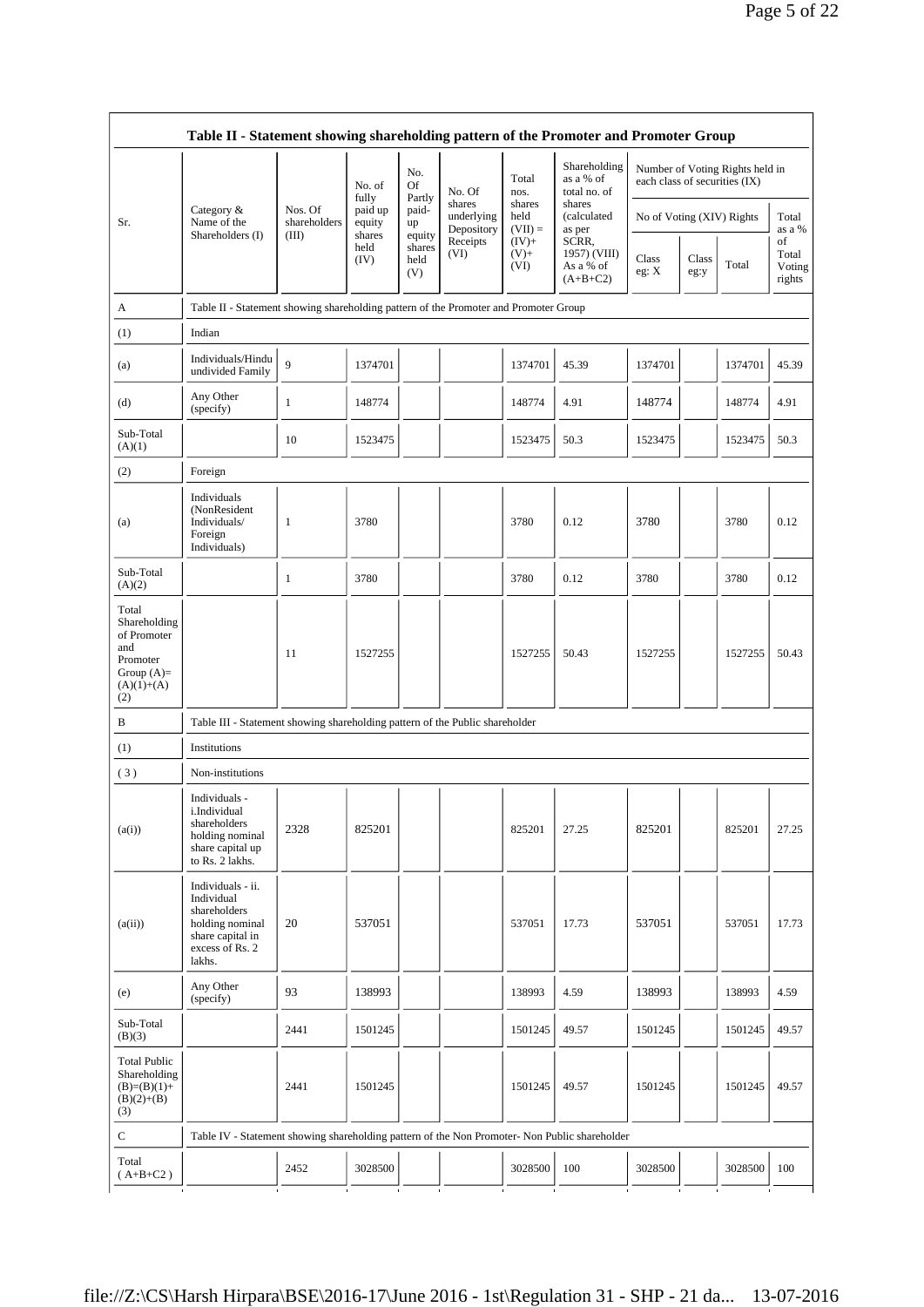| Total<br>$(A+B+C)$ | 2452 | 3028500 |  | 3028500 | 3028500 | 2020500<br><b>JULOJU</b> | 100 |
|--------------------|------|---------|--|---------|---------|--------------------------|-----|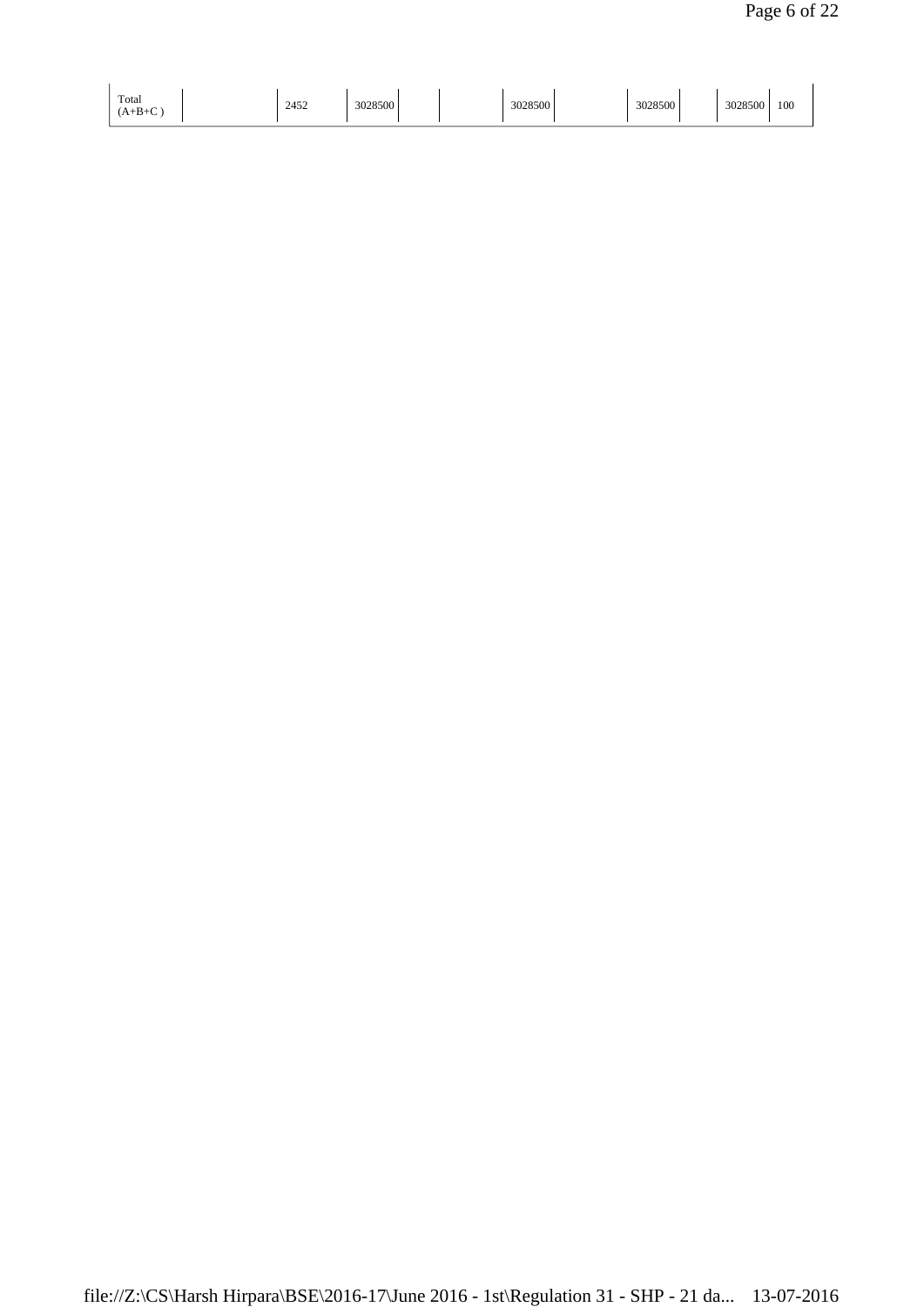| Table II - Statement showing shareholding pattern of the Promoter and Promoter Group    |                                                      |                                                      |                                                                                                            |                                                                                                            |            |                                                    |                         |                                                    |                                       |
|-----------------------------------------------------------------------------------------|------------------------------------------------------|------------------------------------------------------|------------------------------------------------------------------------------------------------------------|------------------------------------------------------------------------------------------------------------|------------|----------------------------------------------------|-------------------------|----------------------------------------------------|---------------------------------------|
| Sr.                                                                                     | No. Of<br><b>Shares</b><br>Underlying<br>Outstanding | No. of<br><b>Shares</b><br>Underlying<br>Outstanding | No. Of Shares<br>Underlying<br>Outstanding<br>convertible<br>securities and                                | Shareholding, as<br>a % assuming full<br>conversion of<br>convertible<br>securities (as a<br>percentage of |            | Number of<br>Locked in<br>shares $(XII)$           | <b>Shares</b><br>(XIII) | Number of<br>pledged or<br>otherwise<br>encumbered | Number of<br>equity shares<br>held in |
|                                                                                         | convertible<br>securities $(X)$                      | Warrants<br>$(X_i)$                                  | No. Of<br>diluted share<br>Warrants (Xi)<br>capital) $(XI)=$<br>$(VII)+(X)$ As a %<br>(a)<br>of $(A+B+C2)$ |                                                                                                            | No.<br>(a) | As a %<br>of total<br><b>Shares</b><br>held<br>(b) | No.<br>(a)              | As a %<br>of total<br><b>Shares</b><br>held<br>(b) | dematerialized<br>form $(XIV)$        |
| A                                                                                       |                                                      |                                                      |                                                                                                            | Table II - Statement showing shareholding pattern of the Promoter and Promoter Group                       |            |                                                    |                         |                                                    |                                       |
| (1)                                                                                     | Indian                                               |                                                      |                                                                                                            |                                                                                                            |            |                                                    |                         |                                                    |                                       |
| (a)                                                                                     |                                                      |                                                      |                                                                                                            | 45.39                                                                                                      |            |                                                    |                         |                                                    | 1374701                               |
| (d)                                                                                     |                                                      |                                                      |                                                                                                            | 4.91                                                                                                       |            |                                                    |                         |                                                    | 148774                                |
| $Sub-Total(A)$<br>(1)                                                                   |                                                      |                                                      |                                                                                                            | 50.3                                                                                                       |            |                                                    |                         |                                                    | 1523475                               |
| (2)                                                                                     | Foreign                                              |                                                      |                                                                                                            |                                                                                                            |            |                                                    |                         |                                                    |                                       |
| (a)                                                                                     |                                                      |                                                      |                                                                                                            | 0.12                                                                                                       |            |                                                    |                         |                                                    | 3780                                  |
| Sub-Total (A)<br>(2)                                                                    |                                                      |                                                      |                                                                                                            | 0.12                                                                                                       |            |                                                    |                         |                                                    | 3780                                  |
| Total<br>Shareholding<br>of Promoter<br>and Promoter<br>Group $(A)=$<br>$(A)(1)+(A)(2)$ |                                                      |                                                      |                                                                                                            | 50.43                                                                                                      |            |                                                    |                         |                                                    | 1527255                               |
| B                                                                                       |                                                      |                                                      |                                                                                                            | Table III - Statement showing shareholding pattern of the Public shareholder                               |            |                                                    |                         |                                                    |                                       |
| (1)                                                                                     | Institutions                                         |                                                      |                                                                                                            |                                                                                                            |            |                                                    |                         |                                                    |                                       |
| (3)                                                                                     | Non-institutions                                     |                                                      |                                                                                                            |                                                                                                            |            |                                                    |                         |                                                    |                                       |
| (a(i))                                                                                  |                                                      |                                                      |                                                                                                            | 27.25                                                                                                      |            |                                                    |                         |                                                    | 702451                                |
| (a(ii))                                                                                 |                                                      |                                                      |                                                                                                            | 17.73                                                                                                      |            |                                                    |                         |                                                    | 537051                                |
| (e)                                                                                     |                                                      |                                                      |                                                                                                            | 4.59                                                                                                       |            |                                                    |                         |                                                    | 138192                                |
| Sub-Total (B)<br>(3)                                                                    |                                                      |                                                      |                                                                                                            | 49.57                                                                                                      |            |                                                    |                         |                                                    | 1377694                               |
| <b>Total Public</b><br>Shareholding<br>$(B)=(B)(1)+$<br>$(B)(2)+(B)(3)$                 |                                                      |                                                      |                                                                                                            | 49.57                                                                                                      |            |                                                    |                         |                                                    | 1377694                               |
| $\mathbf C$                                                                             |                                                      |                                                      |                                                                                                            | Table IV - Statement showing shareholding pattern of the Non Promoter- Non Public shareholder              |            |                                                    |                         |                                                    |                                       |
| Total<br>$(\;A{+}B{+}C2\;)$                                                             |                                                      |                                                      |                                                                                                            | 100                                                                                                        |            |                                                    |                         |                                                    | 2904949                               |
| Total<br>$(A+B+C)$                                                                      |                                                      |                                                      |                                                                                                            |                                                                                                            |            |                                                    |                         |                                                    | 2904949                               |

<u> 1980 - Johann Barn, fransk politik (f. 1980)</u>

 $\overline{\phantom{0}}$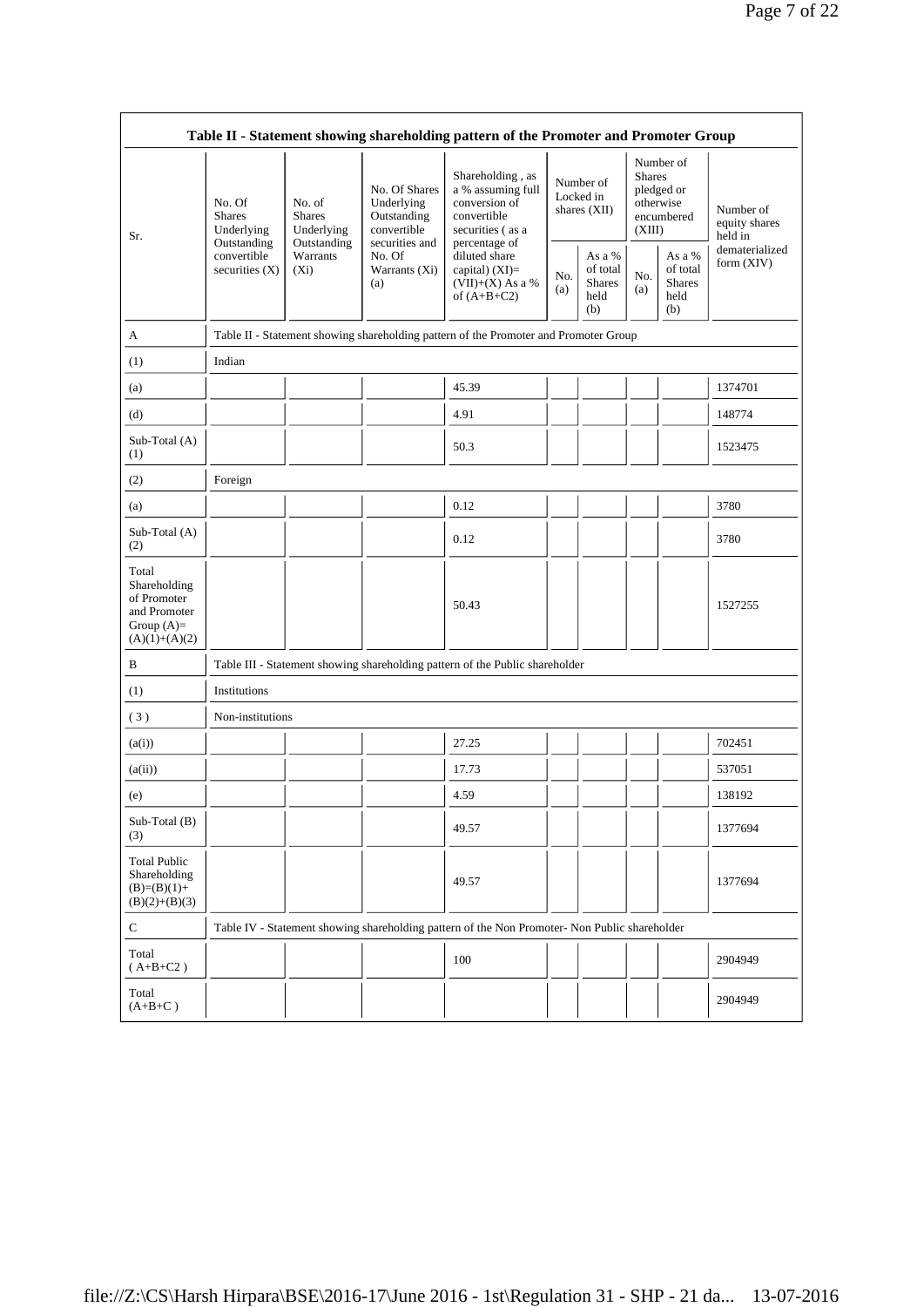|                                                                                                                                                                                                | <b>Individuals/Hindu undivided Family</b>                     |                                  |                                    |                                |                                 |                                  |                        |  |  |  |  |
|------------------------------------------------------------------------------------------------------------------------------------------------------------------------------------------------|---------------------------------------------------------------|----------------------------------|------------------------------------|--------------------------------|---------------------------------|----------------------------------|------------------------|--|--|--|--|
| Searial No.                                                                                                                                                                                    | $\mathbf{1}$                                                  | 2                                | 3                                  | $\overline{4}$                 | 5                               | 6                                | $\tau$                 |  |  |  |  |
| Name of the<br>Shareholders<br>(I)                                                                                                                                                             | <b>HARIND</b><br><b>MAMLATDARNA</b>                           | <b>DEEPAKN</b><br><b>CHOKSHI</b> | <b>MAYAH</b><br><b>MAMLATDARNA</b> | <b>DINESH J</b><br><b>JAIN</b> | <b>RONAKD</b><br><b>CHOKSHI</b> | <b>BIMAL D</b><br><b>CHOKSHI</b> | ASITA H<br>MAMLATDARNA |  |  |  |  |
| PAN(II)                                                                                                                                                                                        | AGAPM9759Q                                                    | ACOPC5387L                       | AAXPM0658B                         | ABNPJ6717D                     | AALPC4612P                      | ACOPC5388F                       | AGAPM9754D             |  |  |  |  |
| No. of fully<br>paid up equity<br>shares held<br>(IV)                                                                                                                                          | 347780                                                        | 271487                           | 211247                             | 99136                          | 99086                           | 93657                            | 88285                  |  |  |  |  |
| No. Of Partly<br>paid-up equity<br>shares held<br>(V)                                                                                                                                          |                                                               |                                  |                                    |                                |                                 |                                  |                        |  |  |  |  |
| No. Of shares<br>underlying<br>Depository<br>Receipts (VI)                                                                                                                                     |                                                               |                                  |                                    |                                |                                 |                                  |                        |  |  |  |  |
| Total nos.<br>shares held<br>$(VII) = (IV) +$<br>$(V)+(VI)$                                                                                                                                    | 347780                                                        | 271487                           | 211247                             | 99136                          | 99086                           | 93657                            | 88285                  |  |  |  |  |
| Shareholding<br>as a % of total<br>no. of shares<br>(calculated as<br>per SCRR,<br>1957) (VIII)<br>As a % of<br>$(A+B+C2)$                                                                     | 11.48                                                         | 8.96                             | 6.98                               | 3.27                           | 3.27                            | 3.09                             | 2.92                   |  |  |  |  |
|                                                                                                                                                                                                | Number of Voting Rights held in each class of securities (IX) |                                  |                                    |                                |                                 |                                  |                        |  |  |  |  |
| Class eg:X                                                                                                                                                                                     | 347780                                                        | 271487                           | 211247                             | 99136                          | 99086                           | 93657                            | 88285                  |  |  |  |  |
| Class eg:y                                                                                                                                                                                     |                                                               |                                  |                                    |                                |                                 |                                  |                        |  |  |  |  |
| Total                                                                                                                                                                                          | 347780                                                        | 271487                           | 211247                             | 99136                          | 99086                           | 93657                            | 88285                  |  |  |  |  |
| Total as a %<br>of Total<br>Voting rights                                                                                                                                                      | 11.48                                                         | 8.96                             | 6.98                               | 3.27                           | 3.27                            | 3.09                             | 2.92                   |  |  |  |  |
| No. Of Shares<br>Underlying<br>Outstanding<br>convertible<br>securities $(X)$                                                                                                                  |                                                               |                                  |                                    |                                |                                 |                                  |                        |  |  |  |  |
| No. of Shares<br>Underlying<br>Outstanding<br>Warrants $(X_i)$                                                                                                                                 |                                                               |                                  |                                    |                                |                                 |                                  |                        |  |  |  |  |
| No. Of Shares<br>Underlying<br>Outstanding<br>convertible<br>securities and<br>No. Of<br>Warrants (Xi)<br>(a)                                                                                  |                                                               |                                  |                                    |                                |                                 |                                  |                        |  |  |  |  |
| Shareholding,<br>as a %<br>assuming full<br>conversion of<br>convertible<br>securities (as a<br>percentage of<br>diluted share<br>capital) (XI)=<br>$(VII)+(Xi)(a)$<br>As a % of<br>$(A+B+C2)$ | 11.48                                                         | 8.96                             | 6.98                               | 3.27                           | 3.27                            | 3.09                             | 2.92<br>П              |  |  |  |  |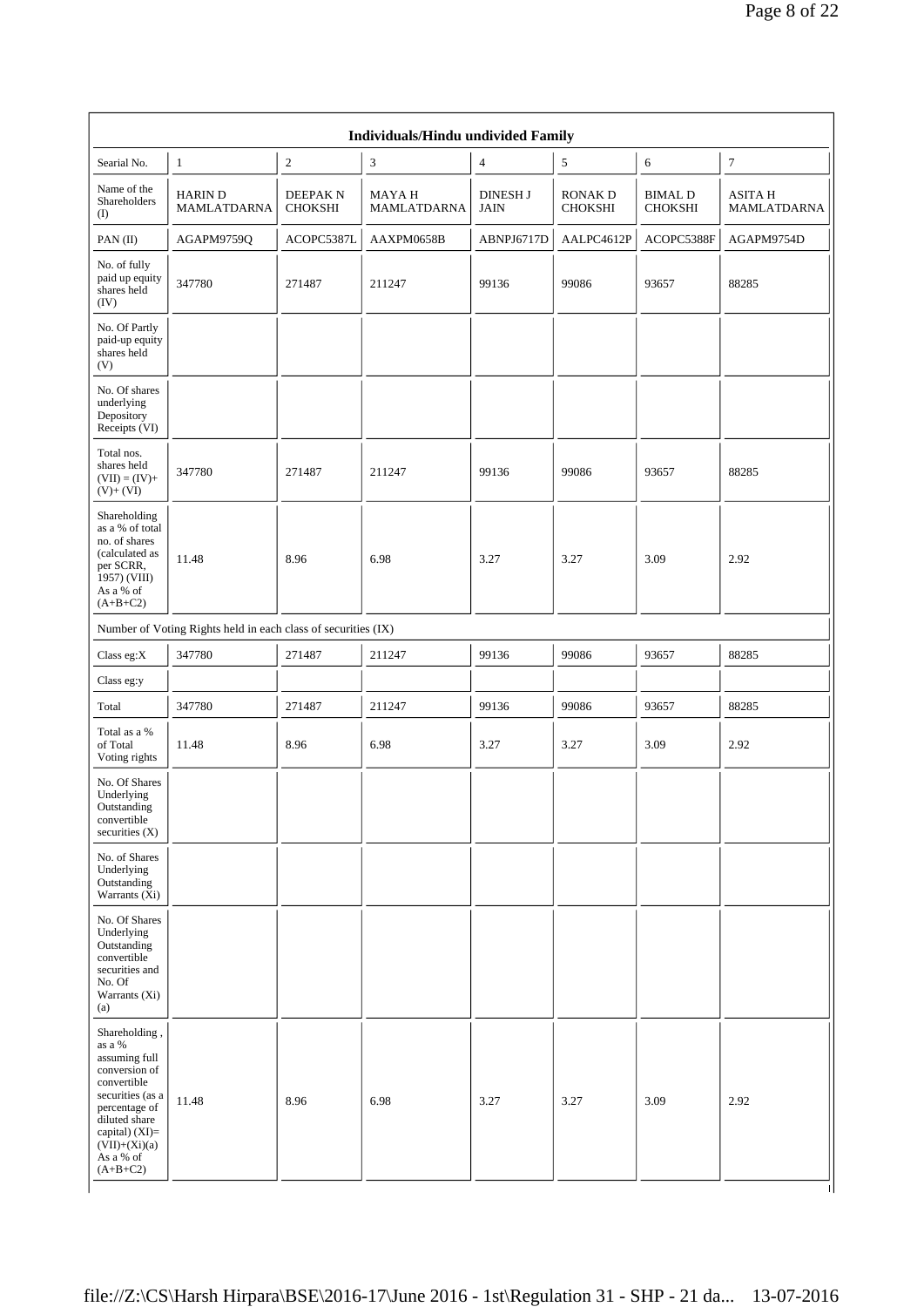|                                                                         | Number of Locked in shares (XII)                        |        |        |       |       |       |       |  |  |
|-------------------------------------------------------------------------|---------------------------------------------------------|--------|--------|-------|-------|-------|-------|--|--|
| No. $(a)$                                                               |                                                         |        |        |       |       |       |       |  |  |
| As a % of<br>total Shares<br>$\text{held}(\text{b})$                    |                                                         |        |        |       |       |       |       |  |  |
|                                                                         | Number of Shares pledged or otherwise encumbered (XIII) |        |        |       |       |       |       |  |  |
| No. $(a)$                                                               |                                                         |        |        |       |       |       |       |  |  |
| As a % of<br>total Shares<br>held(b)                                    |                                                         |        |        |       |       |       |       |  |  |
| Number of<br>equity shares<br>held in<br>dematerialized<br>form $(XIV)$ | 347780                                                  | 271487 | 211247 | 99136 | 99086 | 93657 | 88285 |  |  |
| Reason for not providing PAN                                            |                                                         |        |        |       |       |       |       |  |  |
| Reason for<br>not providing<br>PAN                                      |                                                         |        |        |       |       |       |       |  |  |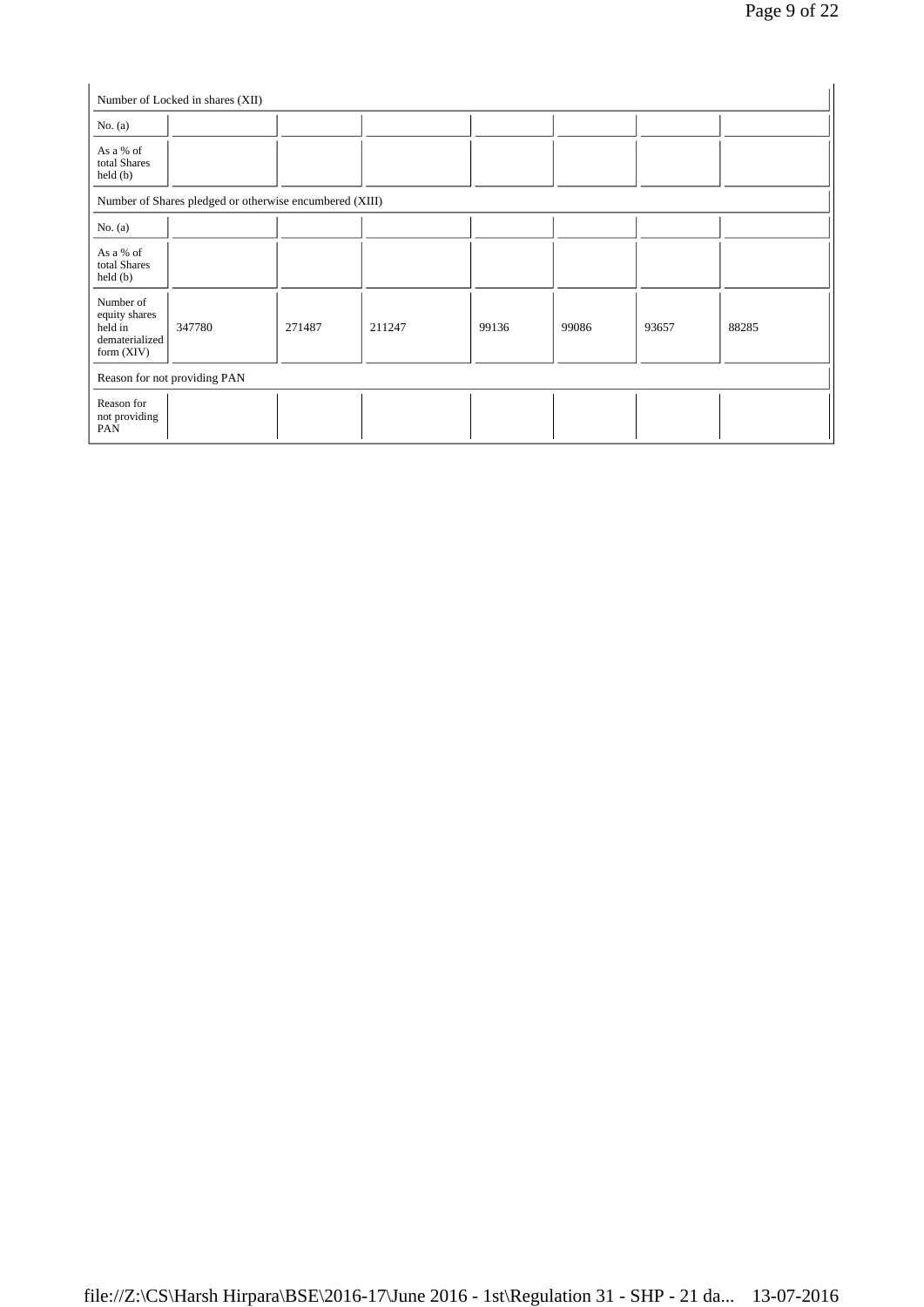| Searial No.                                                                                                                                                                                | $\,8\,$                                                       | 9                   |                       |
|--------------------------------------------------------------------------------------------------------------------------------------------------------------------------------------------|---------------------------------------------------------------|---------------------|-----------------------|
| Name of the<br>Shareholders (I)                                                                                                                                                            | BEENABEN D CHOKSHI                                            | MANSI H MAMLATDARNA | Click here to go back |
| PAN(II)                                                                                                                                                                                    | AAPLC4588Q                                                    | AFEPM7949D          | Total                 |
| No. of fully paid<br>up equity shares<br>$\text{held} (IV)$                                                                                                                                | 85937                                                         | 78086               | 1374701               |
| No. Of Partly paid-<br>up equity shares<br>$\text{held} (V)$                                                                                                                               |                                                               |                     |                       |
| No. Of shares<br>underlying<br>Depository<br>Receipts (VI)                                                                                                                                 |                                                               |                     |                       |
| Total nos. shares<br>held $(VII) = (IV) +$<br>$(V)+(VI)$                                                                                                                                   | 85937                                                         | 78086               | 1374701               |
| Shareholding as a<br>% of total no. of<br>shares (calculated<br>as per SCRR,<br>1957) (VIII) As a<br>% of $(A+B+C2)$                                                                       | 2.84                                                          | 2.58                | 45.39                 |
|                                                                                                                                                                                            | Number of Voting Rights held in each class of securities (IX) |                     |                       |
| Class eg: $X$                                                                                                                                                                              | 85937                                                         | 78086               | 1374701               |
| Class eg:y                                                                                                                                                                                 |                                                               |                     |                       |
| Total                                                                                                                                                                                      | 85937                                                         | 78086               | 1374701               |
| Total as a % of<br>Total Voting rights                                                                                                                                                     | 2.84                                                          | 2.58                | 45.39                 |
| No. Of Shares<br>Underlying<br>Outstanding<br>convertible<br>securities (X)                                                                                                                |                                                               |                     |                       |
| No. of Shares<br>Underlying<br>Outstanding<br>Warrants (Xi)                                                                                                                                |                                                               |                     |                       |
| No. Of Shares<br>Underlying<br>Outstanding<br>convertible<br>securities and No.<br>Of Warrants (Xi)<br>(a)                                                                                 |                                                               |                     |                       |
| Shareholding , as a<br>% assuming full<br>conversion of<br>convertible<br>securities (as a<br>percentage of<br>diluted share<br>capital) (XI)= (VII)<br>$+(Xi)(a)$ As a % of<br>$(A+B+C2)$ | 2.84                                                          | 2.58                | 45.39                 |
| Number of Locked in shares (XII)                                                                                                                                                           |                                                               |                     |                       |
| No. $(a)$                                                                                                                                                                                  |                                                               |                     |                       |
| As a % of total<br>Shares held (b)                                                                                                                                                         |                                                               |                     |                       |
|                                                                                                                                                                                            | Number of Shares pledged or otherwise encumbered (XIII)       |                     |                       |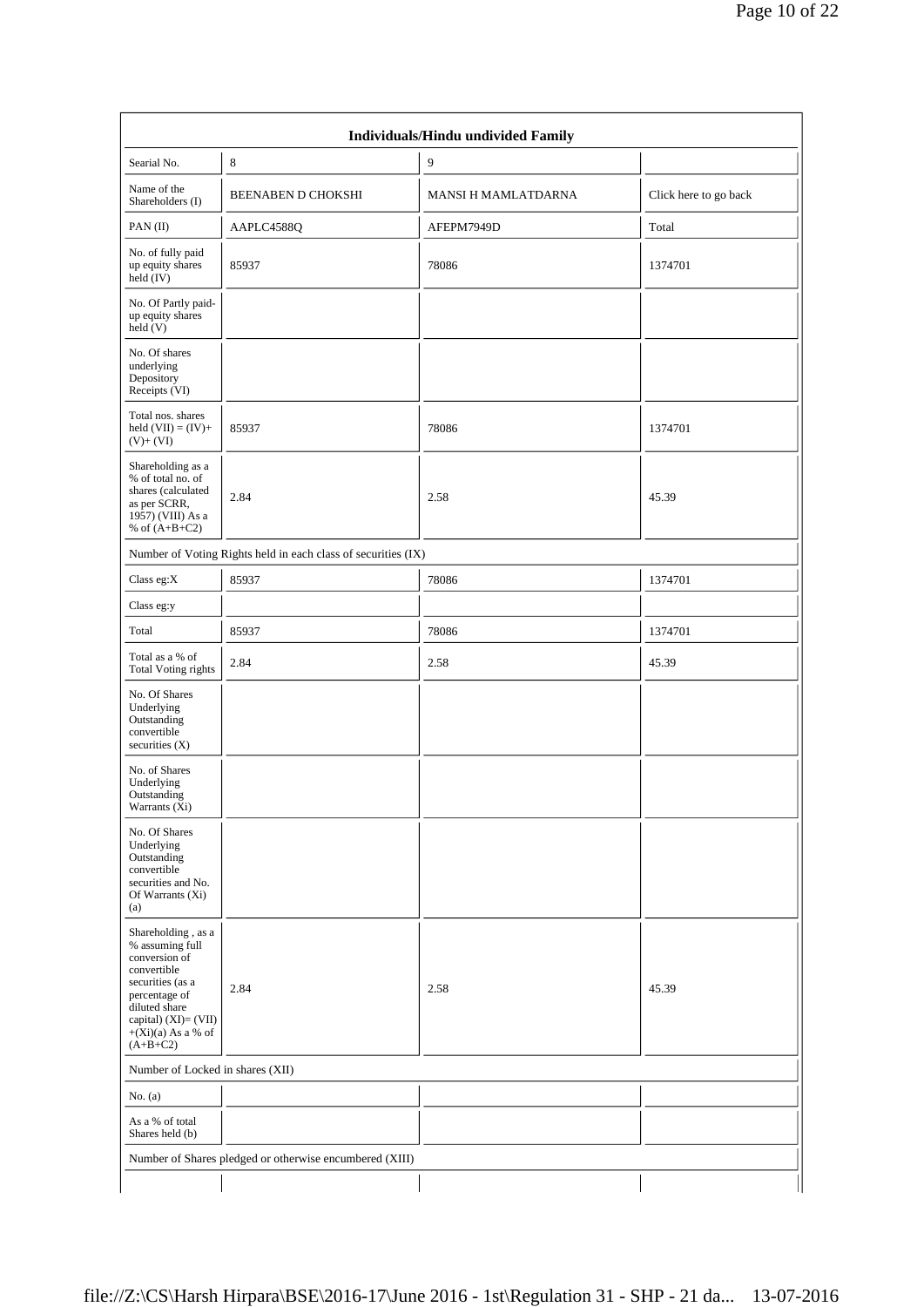| No. $(a)$                                                            |       |       |         |
|----------------------------------------------------------------------|-------|-------|---------|
| As a % of total<br>Shares held (b)                                   |       |       |         |
| Number of equity<br>shares held in<br>dematerialized<br>form $(XIV)$ | 85937 | 78086 | 1374701 |
| Reason for not providing PAN                                         |       |       |         |
| Reason for not<br>providing PAN                                      |       |       |         |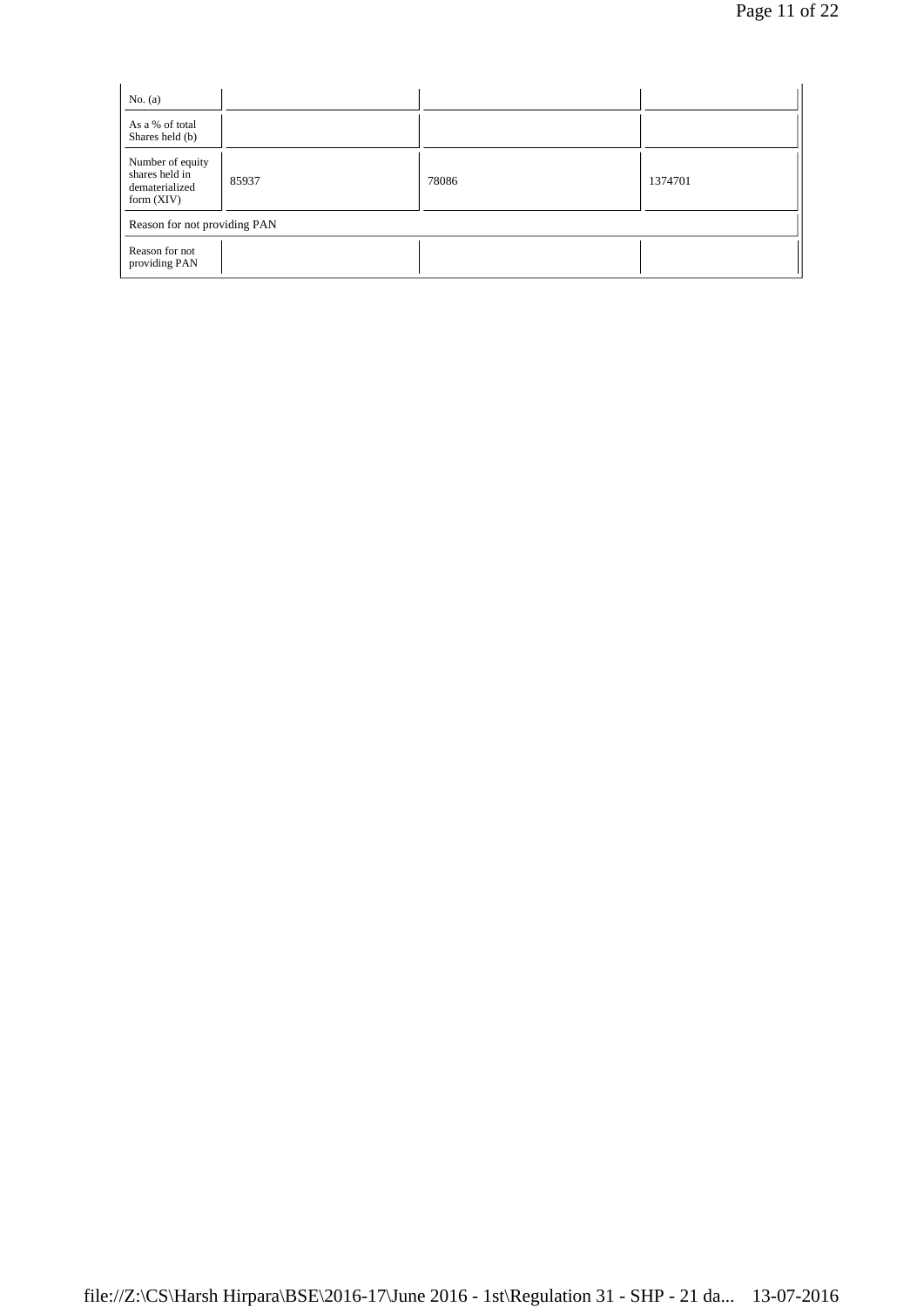| Any Other (specify)                                                                                                                                                                      |                                                               |                       |  |  |  |  |  |  |  |  |
|------------------------------------------------------------------------------------------------------------------------------------------------------------------------------------------|---------------------------------------------------------------|-----------------------|--|--|--|--|--|--|--|--|
| Searial No.                                                                                                                                                                              | $\mathbf{1}$                                                  |                       |  |  |  |  |  |  |  |  |
| Category                                                                                                                                                                                 | <b>Bodies Corporate</b>                                       | Click here to go back |  |  |  |  |  |  |  |  |
| Name of the<br>Shareholders (I)                                                                                                                                                          | ORNET INTERMEDIATES LTD                                       |                       |  |  |  |  |  |  |  |  |
| PAN(II)                                                                                                                                                                                  | AAACO2744E                                                    | Total                 |  |  |  |  |  |  |  |  |
| No. of the<br>Shareholders (I)                                                                                                                                                           | 1                                                             | 1                     |  |  |  |  |  |  |  |  |
| No. of fully paid<br>up equity shares<br>held $(IV)$                                                                                                                                     | 148774                                                        | 148774                |  |  |  |  |  |  |  |  |
| No. Of Partly paid-<br>up equity shares<br>held(V)                                                                                                                                       |                                                               |                       |  |  |  |  |  |  |  |  |
| No. Of shares<br>underlying<br>Depository<br>Receipts (VI)                                                                                                                               |                                                               |                       |  |  |  |  |  |  |  |  |
| Total nos. shares<br>held $(VII) = (IV) +$<br>$(V)+(VI)$                                                                                                                                 | 148774                                                        | 148774                |  |  |  |  |  |  |  |  |
| Shareholding as a<br>% of total no. of<br>shares (calculated<br>as per SCRR,<br>1957) (VIII) As a<br>% of $(A+B+C2)$                                                                     | 4.91                                                          | 4.91                  |  |  |  |  |  |  |  |  |
|                                                                                                                                                                                          | Number of Voting Rights held in each class of securities (IX) |                       |  |  |  |  |  |  |  |  |
| Class eg: X                                                                                                                                                                              | 148774                                                        | 148774                |  |  |  |  |  |  |  |  |
| Class eg:y                                                                                                                                                                               |                                                               |                       |  |  |  |  |  |  |  |  |
| Total                                                                                                                                                                                    | 148774                                                        | 148774                |  |  |  |  |  |  |  |  |
| Total as a % of<br><b>Total Voting rights</b>                                                                                                                                            | 4.91                                                          | 4.91                  |  |  |  |  |  |  |  |  |
| No. Of Shares<br>Underlying<br>Outstanding<br>convertible<br>securities $(X)$                                                                                                            |                                                               |                       |  |  |  |  |  |  |  |  |
| No. of Shares<br>Underlying<br>Outstanding<br>Warrants (Xi)                                                                                                                              |                                                               |                       |  |  |  |  |  |  |  |  |
| No. Of Shares<br>Underlying<br>Outstanding<br>convertible<br>securities and No.<br>Of Warrants (Xi)<br>(a)                                                                               |                                                               |                       |  |  |  |  |  |  |  |  |
| Shareholding, as a<br>% assuming full<br>conversion of<br>convertible<br>securities (as a<br>percentage of<br>diluted share<br>capital) $(XI) = (VII)$<br>$+(X)$ As a % of<br>$(A+B+C2)$ | 4.91                                                          | 4.91                  |  |  |  |  |  |  |  |  |
| Number of Locked in shares (XII)                                                                                                                                                         |                                                               |                       |  |  |  |  |  |  |  |  |
| No. (a)                                                                                                                                                                                  |                                                               |                       |  |  |  |  |  |  |  |  |
|                                                                                                                                                                                          |                                                               |                       |  |  |  |  |  |  |  |  |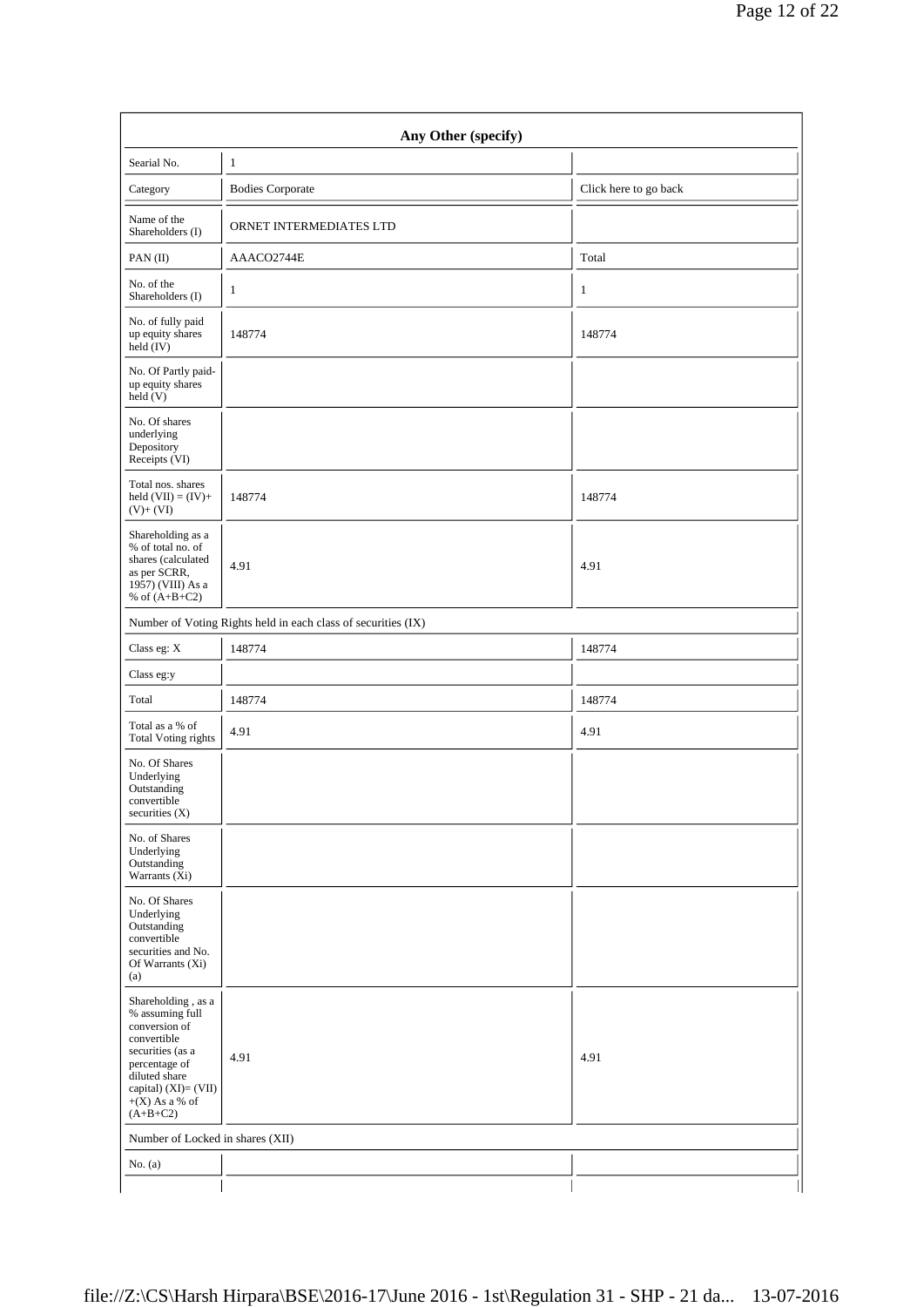| As a % of total<br>Shares held (b)                                   |                                                         |        |
|----------------------------------------------------------------------|---------------------------------------------------------|--------|
|                                                                      | Number of Shares pledged or otherwise encumbered (XIII) |        |
| No. $(a)$                                                            |                                                         |        |
| As a % of total<br>Shares held (b)                                   |                                                         |        |
| Number of equity<br>shares held in<br>dematerialized<br>form $(XIV)$ | 148774                                                  | 148774 |
| Reason for not<br>providing PAN                                      |                                                         |        |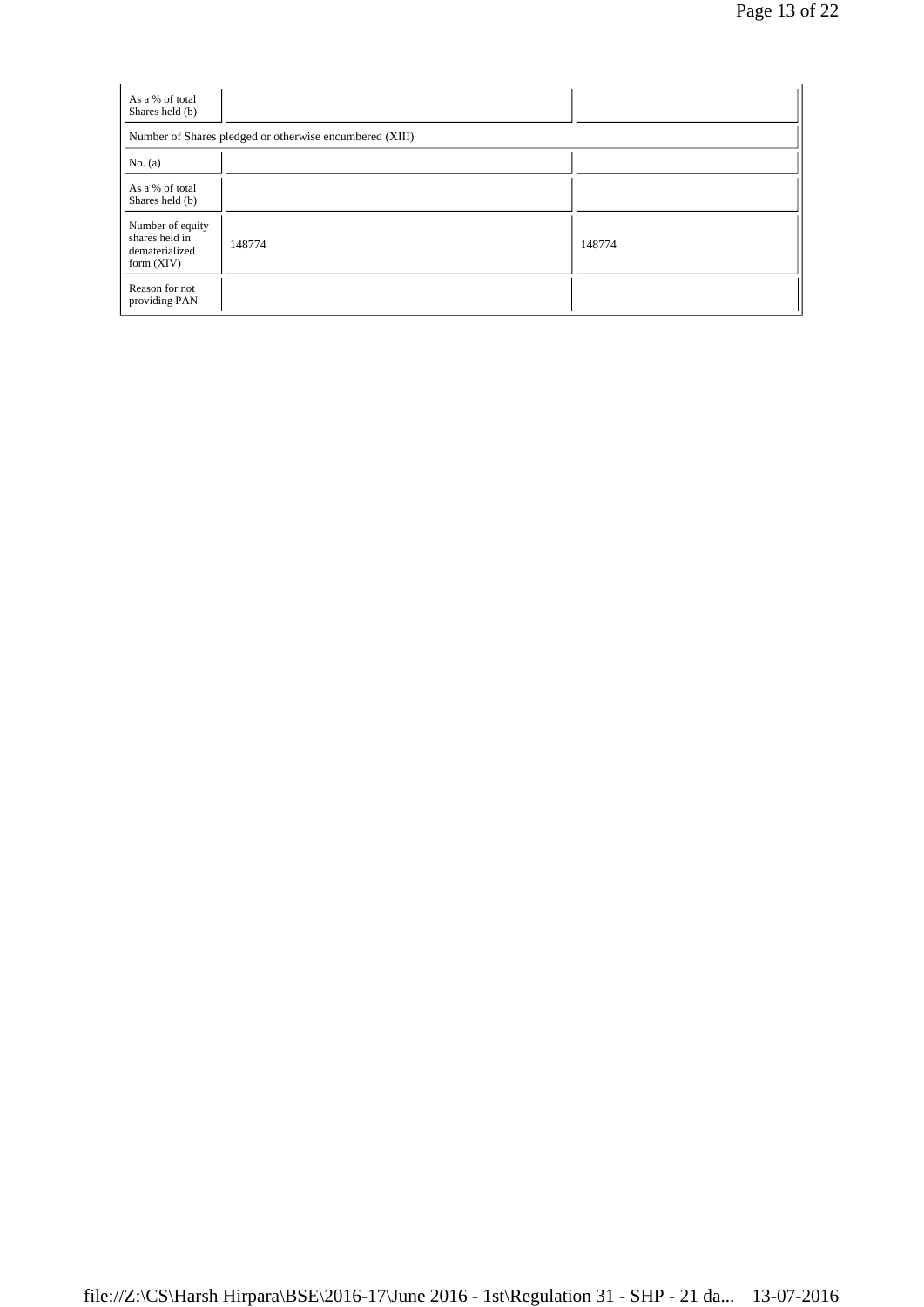| Name of the<br>Shareholders (I)                                                                                                                                                       | CHANDRESH D MAMLATDARNA                                       | Click here to go back |  |
|---------------------------------------------------------------------------------------------------------------------------------------------------------------------------------------|---------------------------------------------------------------|-----------------------|--|
| PAN(II)                                                                                                                                                                               | ALFPM2301Q                                                    | Total                 |  |
| No. of fully paid<br>up equity shares<br>held (IV)                                                                                                                                    | 3780                                                          | 3780                  |  |
| No. Of Partly paid-<br>up equity shares<br>$\text{held} (V)$                                                                                                                          |                                                               |                       |  |
| No. Of shares<br>underlying<br>Depository<br>Receipts (VI)                                                                                                                            |                                                               |                       |  |
| Total nos. shares<br>held $(VII) = (IV) +$<br>$(V)+(VI)$                                                                                                                              | 3780                                                          | 3780                  |  |
| Shareholding as a<br>% of total no. of<br>shares (calculated<br>as per SCRR,<br>1957) (VIII) As a<br>% of $(A+B+C2)$                                                                  | 0.12                                                          | 0.12                  |  |
|                                                                                                                                                                                       | Number of Voting Rights held in each class of securities (IX) |                       |  |
| Class eg: X                                                                                                                                                                           | 3780                                                          | 3780                  |  |
| Class eg:y                                                                                                                                                                            |                                                               |                       |  |
| Total                                                                                                                                                                                 | 3780                                                          | 3780                  |  |
| Total as a % of<br>Total Voting rights                                                                                                                                                | 0.12                                                          | 0.12                  |  |
| No. Of Shares<br>Underlying<br>Outstanding<br>convertible<br>securities $(X)$                                                                                                         |                                                               |                       |  |
| No. of Shares<br>Underlying<br>Outstanding<br>Warrants (Xi)                                                                                                                           |                                                               |                       |  |
| No. Of Shares<br>Underlying<br>Outstanding<br>convertible<br>securities and No.<br>Of Warrants $(X_i)$<br>(a)                                                                         |                                                               |                       |  |
| Shareholding, as a<br>% assuming full<br>conversion of<br>convertible<br>securities (as a<br>percentage of<br>diluted share<br>capital) (XI)= (VII)<br>$+(X)$ As a % of<br>$(A+B+C2)$ | 0.12                                                          | 0.12                  |  |
| Number of Locked in shares (XII)                                                                                                                                                      |                                                               |                       |  |
| No. $(a)$                                                                                                                                                                             |                                                               |                       |  |
| As a % of total<br>Shares held (b)                                                                                                                                                    |                                                               |                       |  |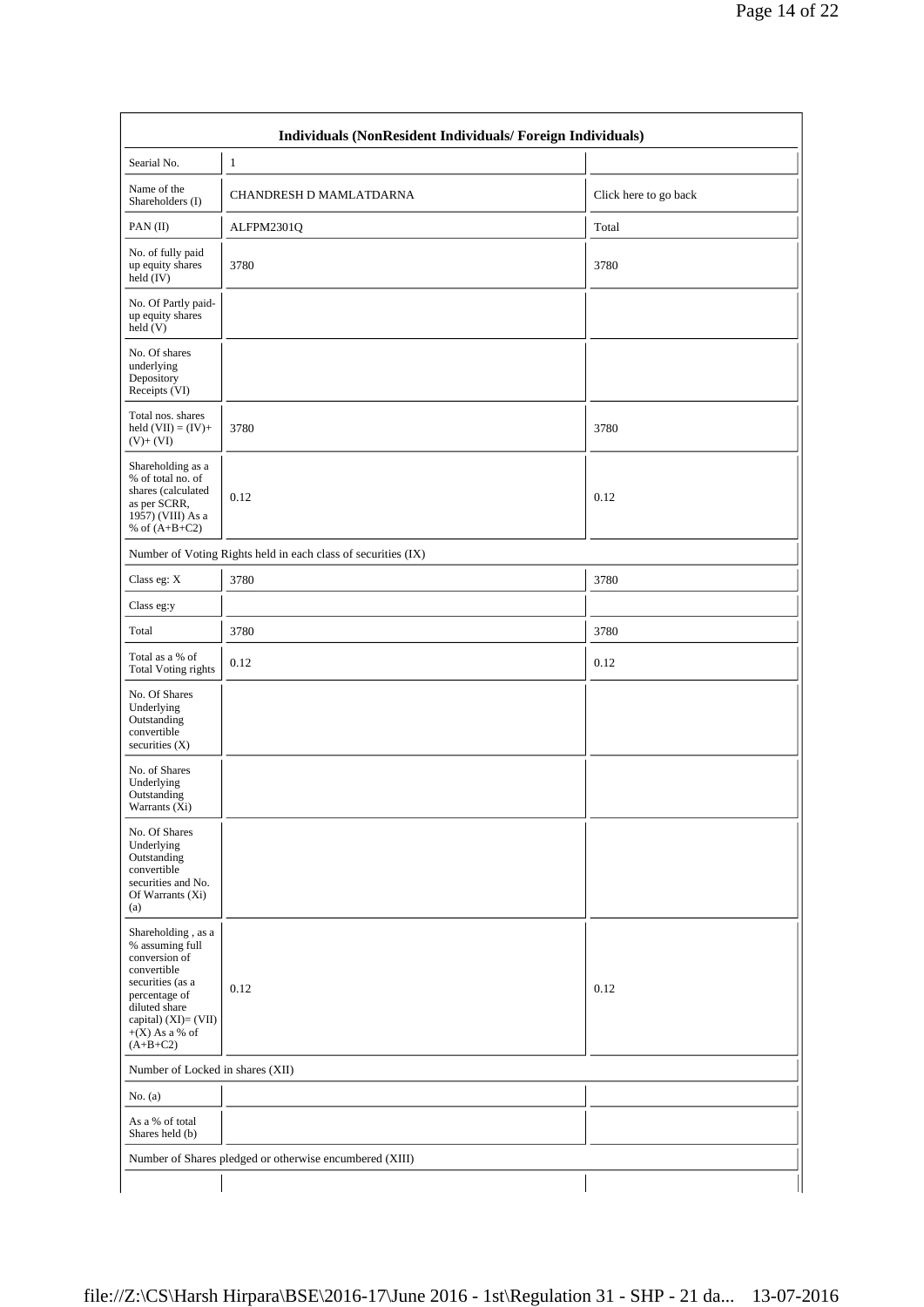| No. $(a)$                                                            |      |      |
|----------------------------------------------------------------------|------|------|
| As a % of total<br>Shares held (b)                                   |      |      |
| Number of equity<br>shares held in<br>dematerialized<br>form $(XIV)$ | 3780 | 3780 |
| Reason for not providing PAN                                         |      |      |
| Reason for not<br>providing PAN                                      |      |      |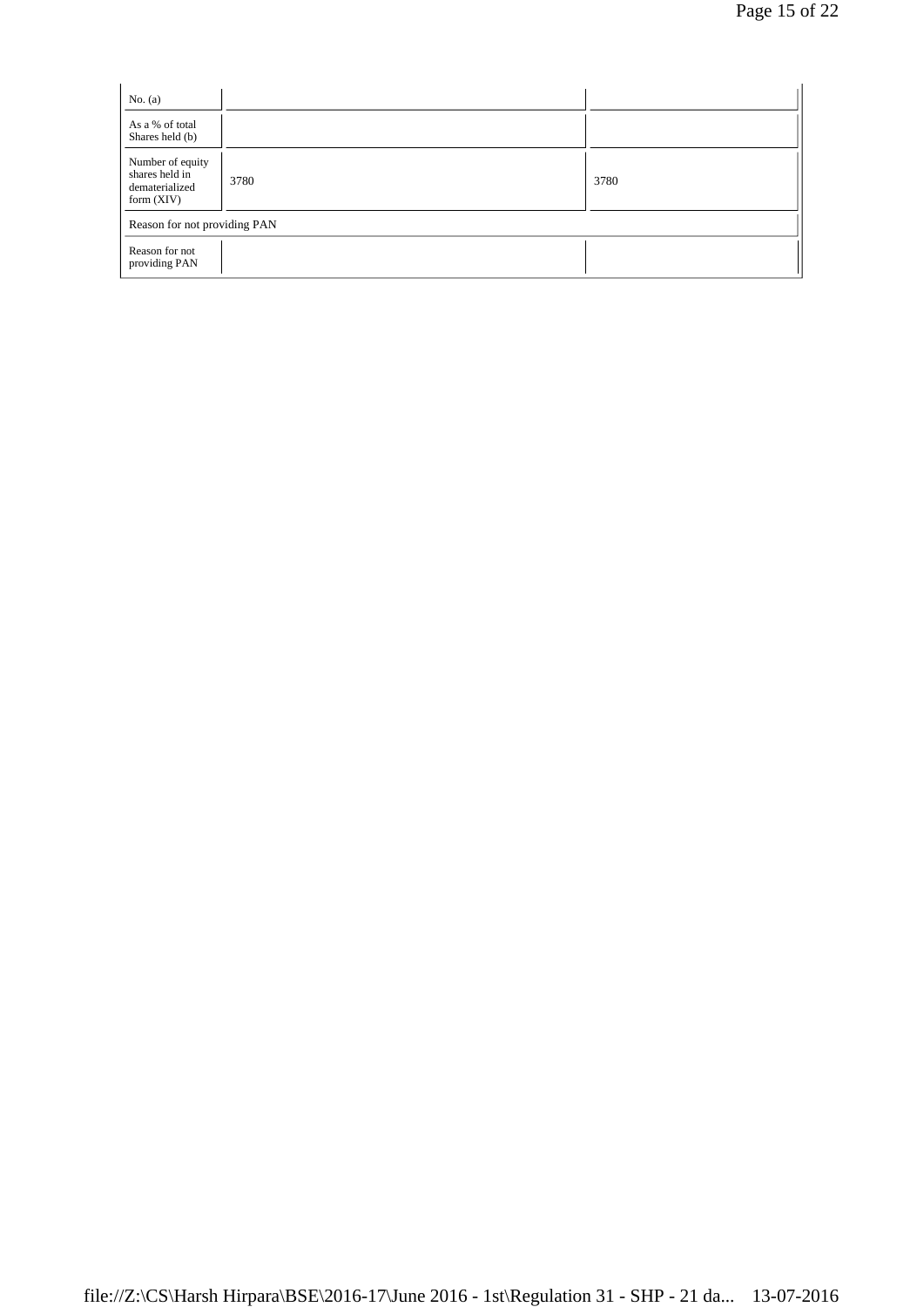|                                                                                                                                                                                              |                |                                                               | Individuals - ii. Individual shareholders holding nominal share capital in excess of Rs. 2 lakhs. |                       |                     |                                    |                         |
|----------------------------------------------------------------------------------------------------------------------------------------------------------------------------------------------|----------------|---------------------------------------------------------------|---------------------------------------------------------------------------------------------------|-----------------------|---------------------|------------------------------------|-------------------------|
| Searial No.                                                                                                                                                                                  | $\mathbf{1}$   | $\sqrt{2}$                                                    | 3                                                                                                 | $\overline{4}$        | 5                   | 6                                  | $\boldsymbol{7}$        |
| Name of the<br>Shareholders<br>$($ I                                                                                                                                                         | <b>SATHYAS</b> | <b>BIJENDRA</b><br><b>KATTA</b>                               | MAHENDRABHAI<br>A PATEL                                                                           | <b>SANGEETHA</b><br>S | <b>SAVITHA</b><br>S | <b>RAJESHKUMAR</b><br><b>GUPTA</b> | <b>SHARAD K</b><br>SHAH |
| PAN(II)                                                                                                                                                                                      | AIJPS2696H     | AILPK2637G                                                    | ABBPP5057A                                                                                        | AIJPS3739F            | AIJPS2695E          | AEJPG4222M                         | AAKPS6262N              |
| No. of fully<br>paid up equity<br>shares held<br>(IV)                                                                                                                                        | 65640          | 52725                                                         | 44700                                                                                             | 42370                 | 39490               | 37749                              | 36000                   |
| No. Of Partly<br>paid-up equity<br>shares held<br>(V)                                                                                                                                        |                |                                                               |                                                                                                   |                       |                     |                                    |                         |
| No. Of shares<br>underlying<br>Depository<br>Receipts (VI)                                                                                                                                   |                |                                                               |                                                                                                   |                       |                     |                                    |                         |
| Total nos.<br>shares held<br>$(VII) = (IV) +$<br>$(V)+(VI)$                                                                                                                                  | 65640          | 52725                                                         | 44700                                                                                             | 42370                 | 39490               | 37749                              | 36000                   |
| Shareholding<br>as a % of total<br>no. of shares<br>(calculated as<br>per SCRR,<br>1957) (VIII)<br>As a % of<br>$(A+B+C2)$                                                                   | 2.17           | 1.74                                                          | 1.48                                                                                              | 1.4                   | 1.3                 | 1.25                               | 1.19                    |
|                                                                                                                                                                                              |                | Number of Voting Rights held in each class of securities (IX) |                                                                                                   |                       |                     |                                    |                         |
| Class eg: X                                                                                                                                                                                  | 65640          | 52725                                                         | 44700                                                                                             | 42370                 | 39490               | 37749                              | 36000                   |
| Class eg:y                                                                                                                                                                                   |                |                                                               |                                                                                                   |                       |                     |                                    |                         |
| Total                                                                                                                                                                                        | 65640          | 52725                                                         | 44700                                                                                             | 42370                 | 39490               | 37749                              | 36000                   |
| Total as a %<br>of Total<br>Voting rights                                                                                                                                                    | 2.17           | 1.74                                                          | 1.48                                                                                              | 1.4                   | 1.3                 | 1.25                               | 1.19                    |
| No. Of Shares<br>Underlying<br>Outstanding<br>convertible<br>securities $(X)$                                                                                                                |                |                                                               |                                                                                                   |                       |                     |                                    |                         |
| No. of Shares<br>Underlying<br>Outstanding<br>Warrants $(X_i)$                                                                                                                               |                |                                                               |                                                                                                   |                       |                     |                                    |                         |
| No. Of Shares<br>Underlying<br>Outstanding<br>convertible<br>securities and<br>No. Of<br>Warrants (Xi)<br>(a)                                                                                |                |                                                               |                                                                                                   |                       |                     |                                    |                         |
| Shareholding,<br>as a %<br>assuming full<br>conversion of<br>convertible<br>securities (as a<br>percentage of<br>diluted share<br>capital) $(XI)=$<br>$(VII)+(X)$ As<br>a % of<br>$(A+B+C2)$ | 2.17           | 1.74                                                          | 1.48                                                                                              | 1.4                   | 1.3                 | 1.25                               | 1.19                    |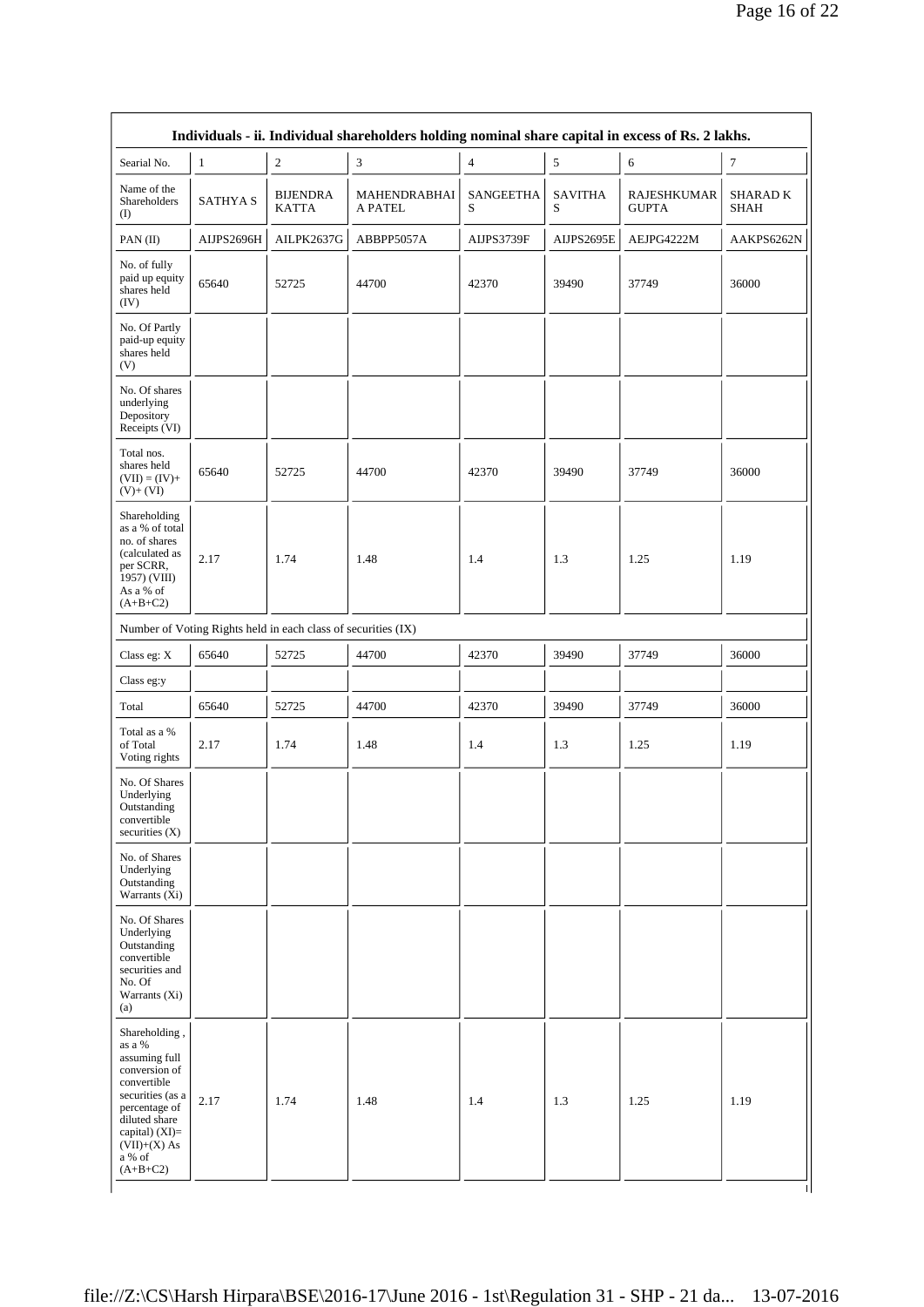|                                                                         | Number of Locked in shares (XII) |       |       |       |       |       |       |
|-------------------------------------------------------------------------|----------------------------------|-------|-------|-------|-------|-------|-------|
| No. $(a)$                                                               |                                  |       |       |       |       |       |       |
| As a % of<br>total Shares<br>$\text{held}(\text{b})$                    |                                  |       |       |       |       |       |       |
| Number of<br>equity shares<br>held in<br>dematerialized<br>form $(XIV)$ | 65640                            | 52725 | 44700 | 42370 | 39490 | 37749 | 36000 |
|                                                                         | Reason for not providing PAN     |       |       |       |       |       |       |
| Reason for<br>not providing<br>PAN                                      |                                  |       |       |       |       |       |       |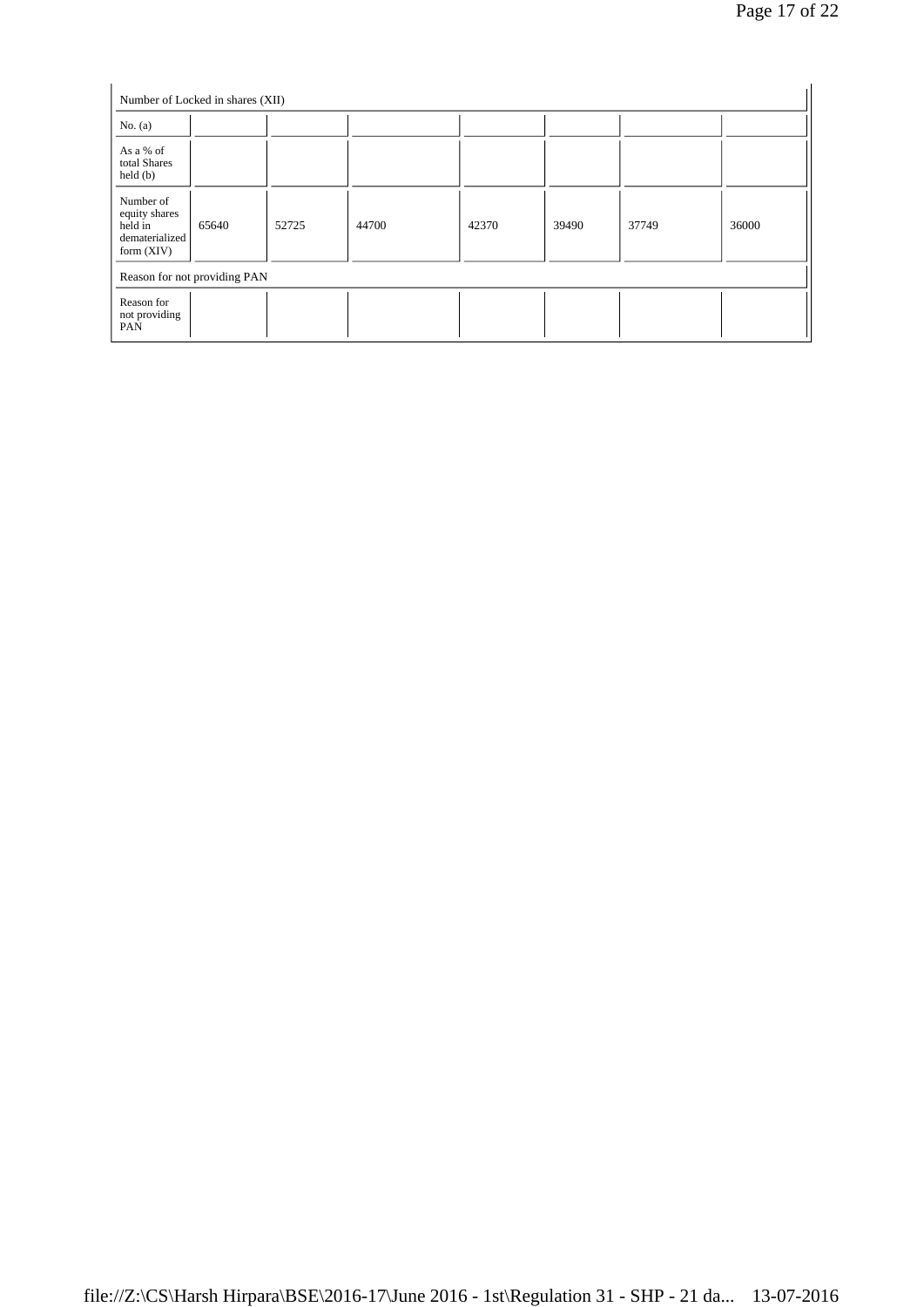|                                                                                                                                                                                        | Individuals - ii. Individual shareholders holding nominal share capital in excess of Rs. 2 lakhs. |                   |                       |
|----------------------------------------------------------------------------------------------------------------------------------------------------------------------------------------|---------------------------------------------------------------------------------------------------|-------------------|-----------------------|
| Searial No.                                                                                                                                                                            | 8                                                                                                 | 9                 |                       |
| Name of the<br>Shareholders (I)                                                                                                                                                        | <b>SUPRIYA PRABHU</b>                                                                             | <b>USHA KATTA</b> | Click here to go back |
| PAN(II)                                                                                                                                                                                | ALYPP8682N                                                                                        | AKZPK2741H        | Total                 |
| No. of fully paid<br>up equity shares<br>held (IV)                                                                                                                                     | 34500                                                                                             | 31731             | 384905                |
| No. Of Partly paid-<br>up equity shares<br>held(V)                                                                                                                                     |                                                                                                   |                   |                       |
| No. Of shares<br>underlying<br>Depository<br>Receipts (VI)                                                                                                                             |                                                                                                   |                   |                       |
| Total nos. shares<br>held $(VII) = (IV) +$<br>$(V)+(VI)$                                                                                                                               | 34500                                                                                             | 31731             | 384905                |
| Shareholding as a<br>% of total no. of<br>shares (calculated<br>as per SCRR,<br>1957) (VIII) As a<br>% of $(A+B+C2)$                                                                   | 1.14                                                                                              | 1.05              | 12.71                 |
|                                                                                                                                                                                        | Number of Voting Rights held in each class of securities (IX)                                     |                   |                       |
| Class eg: X                                                                                                                                                                            | 34500                                                                                             | 31731             | 384905                |
| Class eg:y                                                                                                                                                                             |                                                                                                   |                   |                       |
| Total                                                                                                                                                                                  | 34500                                                                                             | 31731             | 384905                |
| Total as a % of<br><b>Total Voting rights</b>                                                                                                                                          | 1.14                                                                                              | 1.05              | 12.71                 |
| No. Of Shares<br>Underlying<br>Outstanding<br>convertible<br>securities (X)                                                                                                            |                                                                                                   |                   |                       |
| No. of Shares<br>Underlying<br>Outstanding<br>Warrants (Xi)                                                                                                                            |                                                                                                   |                   |                       |
| No. Of Shares<br>Underlying<br>Outstanding<br>convertible<br>securities and No.<br>Of Warrants (Xi)<br>(a)                                                                             |                                                                                                   |                   |                       |
| Shareholding, as a<br>% assuming full<br>conversion of<br>convertible<br>securities (as a<br>percentage of<br>diluted share<br>capital) $(XI)=(VII)$<br>$+(X)$ As a % of<br>$(A+B+C2)$ | 1.14                                                                                              | 1.05              | 12.71                 |
| Number of Locked in shares (XII)                                                                                                                                                       |                                                                                                   |                   |                       |
| No. (a)                                                                                                                                                                                |                                                                                                   |                   |                       |
| As a % of total<br>Shares held (b)                                                                                                                                                     |                                                                                                   |                   |                       |
| Number of equity<br>shares held in                                                                                                                                                     | 34500                                                                                             | 31731             | 384905                |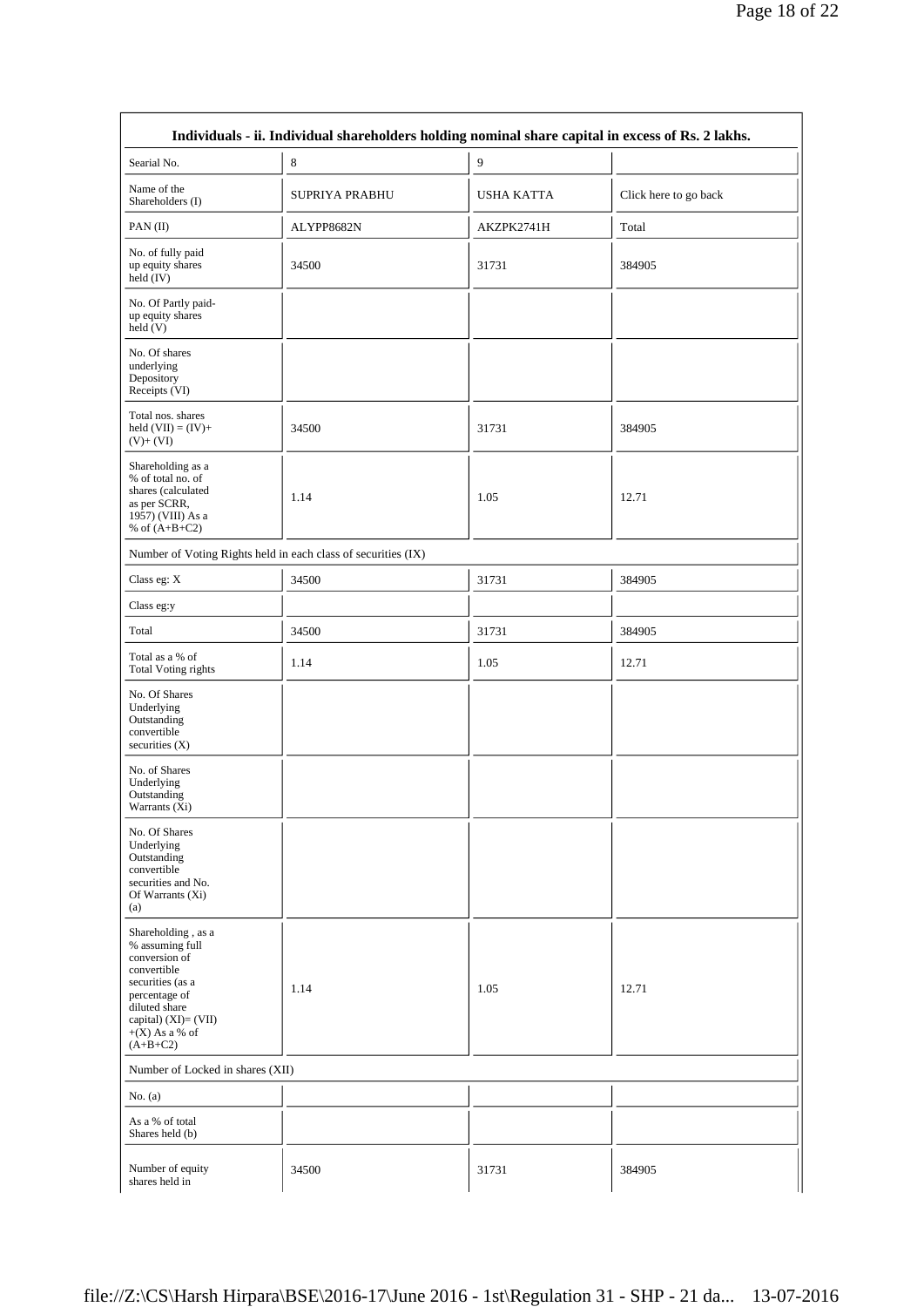| dematerialized<br>form $(XIV)$  |  |  |
|---------------------------------|--|--|
| Reason for not providing PAN    |  |  |
| Reason for not<br>providing PAN |  |  |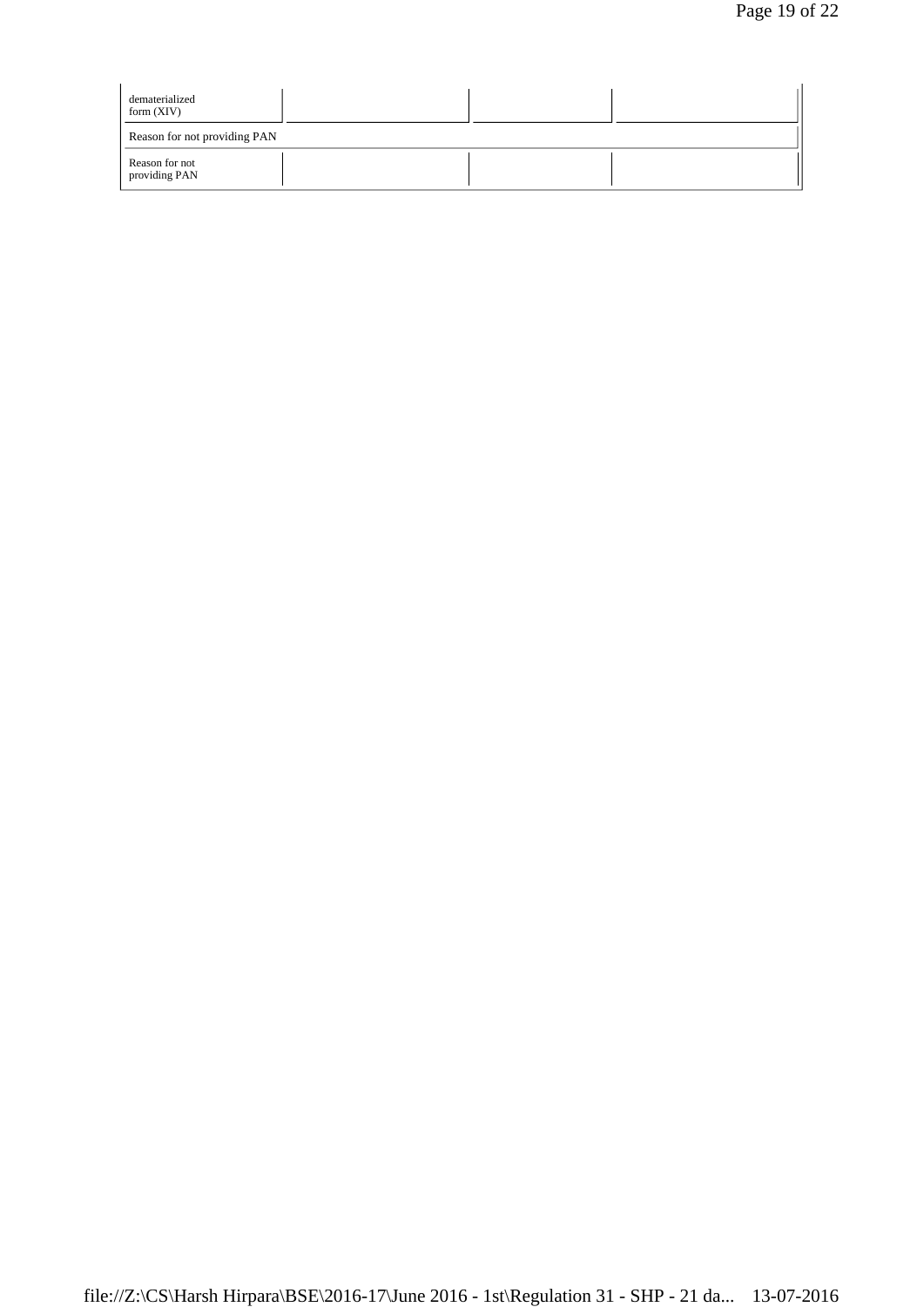| Searial No.                                                                                                                                                                               | $\mathbf{1}$                                                  |                       |
|-------------------------------------------------------------------------------------------------------------------------------------------------------------------------------------------|---------------------------------------------------------------|-----------------------|
| Category                                                                                                                                                                                  | <b>Bodies Corporate</b>                                       |                       |
| Category / More<br>than 1 percentage                                                                                                                                                      | More than 1 percentage of shareholding                        |                       |
| Name of the<br>Shareholders (I)                                                                                                                                                           | PROECO STOCKCOM PRIVATE LIMITED                               | Click here to go back |
| PAN(II)                                                                                                                                                                                   | AAECP9567A                                                    | Total                 |
| No. of the<br>Shareholders (I)                                                                                                                                                            | $\mathbf{1}$                                                  | $\boldsymbol{0}$      |
| No. of fully paid<br>up equity shares<br>held(TV)                                                                                                                                         | 58410                                                         | $\boldsymbol{0}$      |
| No. Of Partly paid-<br>up equity shares<br>$\text{held}(V)$                                                                                                                               |                                                               |                       |
| No. Of shares<br>underlying<br>Depository<br>Receipts (VI)                                                                                                                                |                                                               |                       |
| Total nos. shares<br>held $(VII) = (IV) +$<br>$(V)+(VI)$                                                                                                                                  | 58410                                                         | $\boldsymbol{0}$      |
| Shareholding as a<br>% of total no. of<br>shares (calculated<br>as per SCRR,<br>1957) (VIII) As a<br>% of $(A+B+C2)$                                                                      | 1.93                                                          | $\bf{0}$              |
|                                                                                                                                                                                           | Number of Voting Rights held in each class of securities (IX) |                       |
| Class eg: X                                                                                                                                                                               | 58410                                                         | $\boldsymbol{0}$      |
| Class eg:y                                                                                                                                                                                |                                                               |                       |
| Total                                                                                                                                                                                     | 58410                                                         | $\boldsymbol{0}$      |
| Total as a % of<br><b>Total Voting rights</b>                                                                                                                                             | 1.93                                                          | $\boldsymbol{0}$      |
| No. Of Shares<br>Underlying<br>Outstanding<br>convertible<br>securities (X)                                                                                                               |                                                               |                       |
| No. of Shares<br>Underlying<br>Outstanding<br>Warrants (Xi)                                                                                                                               |                                                               |                       |
| No. Of Shares<br>Underlying<br>Outstanding<br>convertible<br>securities and No.<br>Of Warrants (Xi)<br>(a)                                                                                |                                                               |                       |
| Shareholding , as a<br>% assuming full<br>conversion of<br>convertible<br>securities (as a<br>percentage of<br>diluted share<br>capital) $(XI) = (VII)$<br>$+(X)$ As a % of<br>$(A+B+C2)$ | 1.93                                                          | $\boldsymbol{0}$      |